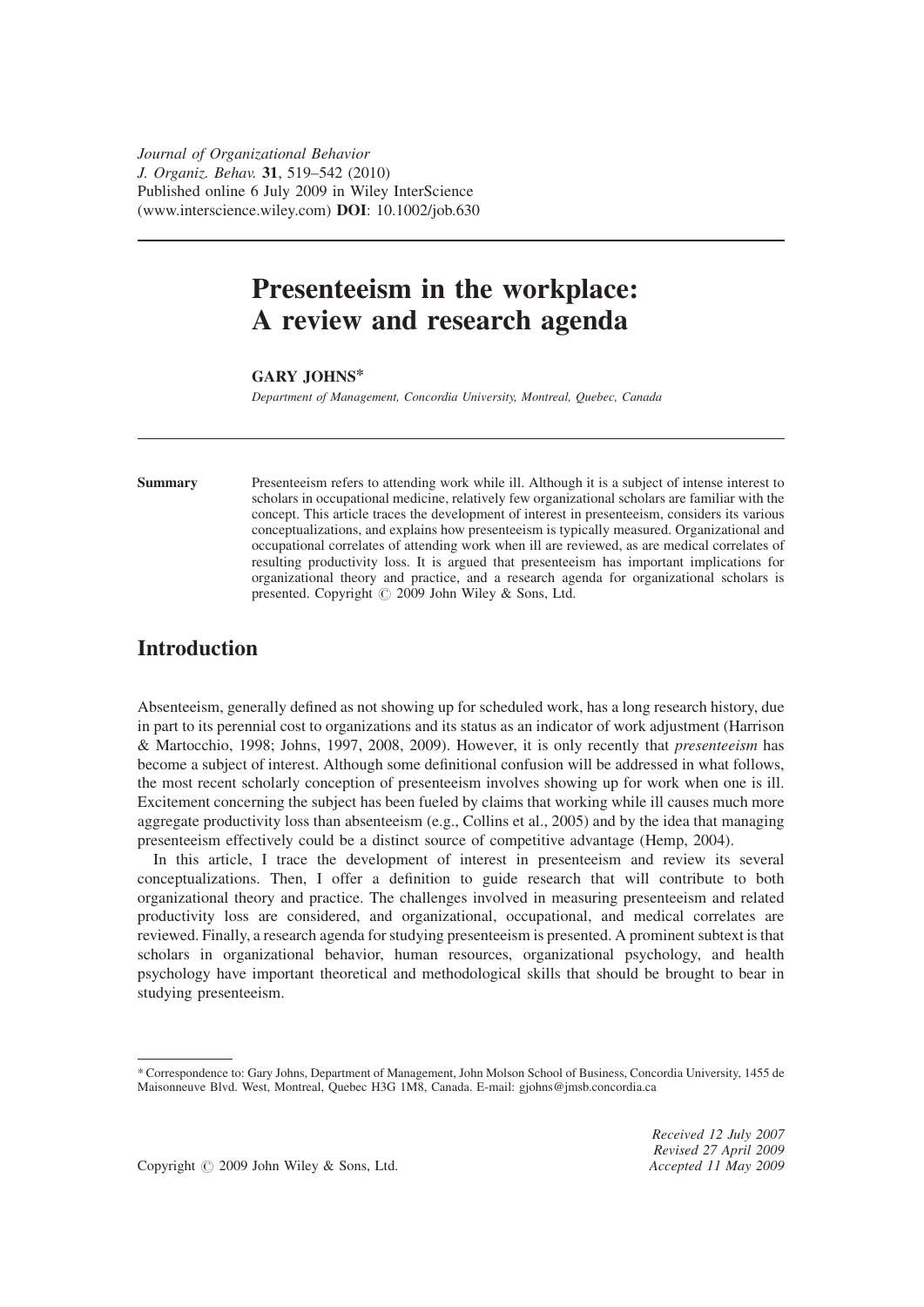## **Background**

Interest in presenteeism stems from two main but somewhat geographically distinct sources: (1) UK and European scholars in management (e.g., Simpson, 1998; Worrall, Cooper, & Campbell, 2000) and epidemiology or occupational health (e.g., Virtanen, Kivimäki, Elovainio, Vahtera, & Ferrie, 2003) who are concerned that job insecurity stemming from downsizing and restructuring forces exaggerated levels of attendance that result in stress and illness and (2) mainly (although not exclusively) American medical scholars and consultants, including those in epidemiology and occupational health, concerned with the impact of illness in general or specific medical conditions (e.g., migraine) on work productivity (e.g., Koopman et al., 2002). Among the latter camp, presentees are people who are ''at work, but not working,'' at least not up to their full capacity. In sum, the British and Europeans have mainly been interested in the frequency of the *act* of presenteeism as a reflection of job insecurity and other occupational characteristics, and the Americans have mainly been interested in the productivity consequences of this behavior as a function of various illnesses while ignoring the causes of showing up ill. Both lines of enquiry are legitimate, and one purpose of this review is to integrate these lines.

In medicine, pharmaceutical and other medical interventions have traditionally been evaluated in terms of two health-focused criteria, medical efficacy, and safety. In recent years, however, the increasing cost of health care, combined with the provision by employers of employee health plans, has led to a third criterion of interest, economic impact. Accordingly, employee health costs to an employer include the direct cost of any health plan, costs due to employee absenteeism, and costs due to reduced productivity among presentees not working at full capacity (Collins et al., 2005). The drive to find measures of productivity loss that are responsive to pharmaceutical intervention and might permit US Food and Drug Administration (FDA) approved productivity claims (Evans, 2004; Prasad, Wahlqvist, Shikiar, & Shih, 2004) has led to a proliferation of measurement instruments in a short period of time.

## What Is Presenteeism?

According to the Oxford English Dictionary Online, the term presentee was first used by the American author Mark Twain in his humorous 1892 book *The American Claimant*. Subsequently, *presenteeism* made occasional appearances in business-related periodicals, including Everybody's Business (1931), the National Liquor Review (1943), and Contemporary Unionism (1948). In all of these early uses, and through the 1970s, the term was clearly meant either to be the literal antonym of absenteeism, or to connote excellent attendance. It remained until the 1980s for more contemporary definitions to emerge, and, in fact, until the current millennium for the most contemporary.

Table 1 summarizes nine definitions of presenteeism given or implied in the literature, with illustrative references. It can be seen that although all of the definitions pertain to being physically present at work, they differ to a greater or lesser extent from each other, occasioning potential confusion. Presenteeism is variously portrayed as good (definitions  $a$  and  $b$ ), somewhat obsessive (definitions c, d, and e), at odds with one's health status (definitions  $e, f$ , and  $g$ ), and often less than fully productive (definitions  $h$  and  $i$ ).

It can be seen that a number of these definitions lack scientific utility. Thus, definitions  $a$ (presenteeism is the opposite of absenteeism) and  $b$  (presenteeism equals excellent attendance) are redundant, the former simply denoting the antonym of absence and the latter simply denoting low absenteeism. Similarly, definitions g and i, respectively, extend definitions f and h by allowing for the idea that presenteeism might involve attendance and associated productivity decrements in the face of

Copyright  $\odot$  2009 John Wiley & Sons, Ltd. J. Organiz. Behav. 31, 519–542 (2010)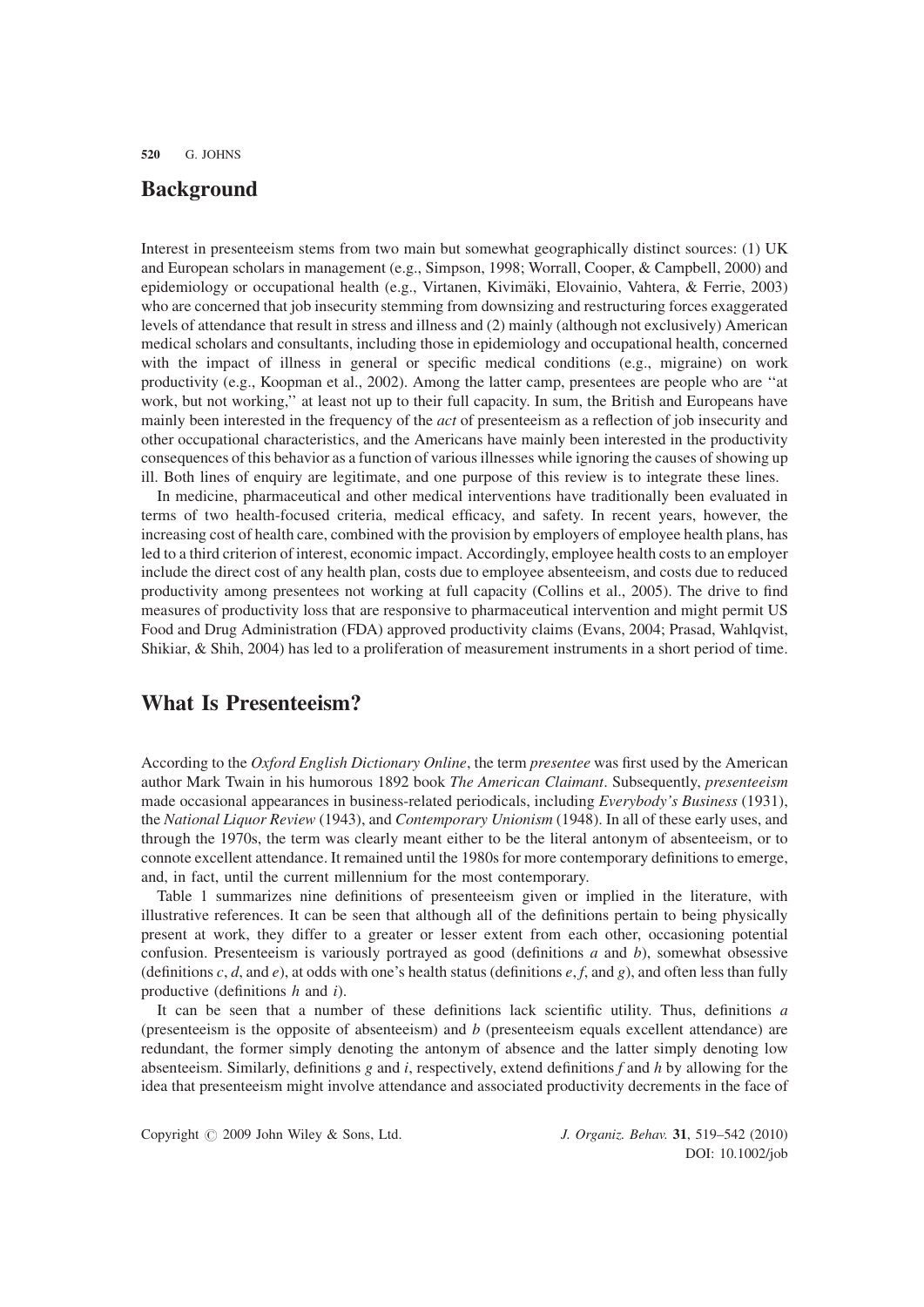Table 1. Definitions of Presenteeism

- a. Attending work, as opposed to being absent (Smith, 1970)
- b. Exhibiting excellent attendance (Canfield & Soash, 1955; Stolz, 1993)
- c. Working elevated hours, thus putting in ''face time,'' even when unfit (Simpson, 1998; Worrall et al., 2000)
- d. Being reluctant to work part time rather than full time (Sheridan, 2004)
- e. Being unhealthy but exhibiting no sickness absenteeism (Kivimäki et al., 2005)
- f. Going to work despite feeling unhealthy (Aronsson et al., 2000; Dew et al., 2005)
- g. Going to work despite feeling unhealthy or experiencing other events that might normally compel
- absence (e.g., child care problems) (Evans, 2004; Johansson & Lundberg, 2004)

h. Reduced productivity at work due to health problems (Turpin et al., 2004)

i. Reduced productivity at work due to health problems or other events that distract one from full

productivity (e.g., office politics) (Hummer, Sherman, & Quinn, 2002; Whitehouse, 2005)

factors in addition to ill health (e.g., child care demands, office politics). This ''definitional creep'' beyond ill health is unhelpful, because it has no discernable boundaries and is unparsimonious.

Similar to Aronsson, Gustafsson, and Dallner (2000), the definition of presenteeism I employ is attending work while ill. This definition  $(f \text{ in Table 1})$  is the one employed by most organizational scholars and is also either explicit or implicit in all related scholarship published in the occupational health literature. Quite properly, the definition does not ascribe motives to presenteeism. Thus, although it remains an empirical question, it seems feasible that one might show up ill due to love of the job, or feelings of moral obligation, or job insecurity (cf. Johns & Nicholson, 1982, ''the meanings of absence''). As will be illustrated later, there is some rudimentary construct validity evidence for measures centered on this definition in that they exhibit some face valid relationships with logical correlates (e.g., Aronsson & Gustafsson, 2005; Aronsson et al., 2000; Caverley, Cunningham, & MacGregor, 2007; Demerouti, Le Blanc, Bakker, Schaufeli, & Hox, 2009; Hansen & Andersen, 2008; Munir et al., 2007; Sanderson, Tilse, Nicholson, Oldenburg, & Graves, 2007).

Also quite properly, the definition given above does not ascribe consequences to presenteeism. However, one of the goals of this article is to integrate the interests of organizational scholars who have been concerned with precursors of the act of presenteeism and health scholars who have been concerned with the act's consequences for employee productivity. As such, any resulting productivity loss implies productivity in comparison to what one would exhibit without the medical condition (e.g., outside the hay fever season); compared to being absent, a presentee might be relatively (or even fully) productive. Similar to the act of presenteeism, diverse motives might also underpin unequal degrees of productivity loss exhibited by people with ostensibly identical medical conditions.

It bears emphasis that occupational health scholars who are interested in productivity loss often label this loss itself as presenteeism (hence definition  $h$  in Table 1). However, this conflation of cause and effect under a single label is particularly unhelpful, because it strongly connotes that presenteeism is a negative event from the organization's perspective, even though presentees will surely be more productive than absentees. Such framing (dominated by the intersection of medicine and economics) precludes more open and creative psychological and behavioral views of presenteeism. I assert that the causes and consequences of presenteeism must be established by empirical evidence, not by definition.

From an employee perspective, presenteeism is important in that it might exacerbate existing medical conditions, damage the quality of working life, and lead to impressions of ineffectiveness at work due to reduced productivity. In addition, many organizational practices and policies that are designed to curtail absenteeism could in fact stimulate attendance while sick. On the other hand, under some circumstances, presenteeism might be viewed as an act of organizational citizenship and garner praise. Hence, focusing narrowly on productivity loss, as opposed to productivity gain compared to absenteeism, is unduly restrictive.

Copyright  $\odot$  2009 John Wiley & Sons, Ltd. J. Organiz. Behav. 31, 519–542 (2010)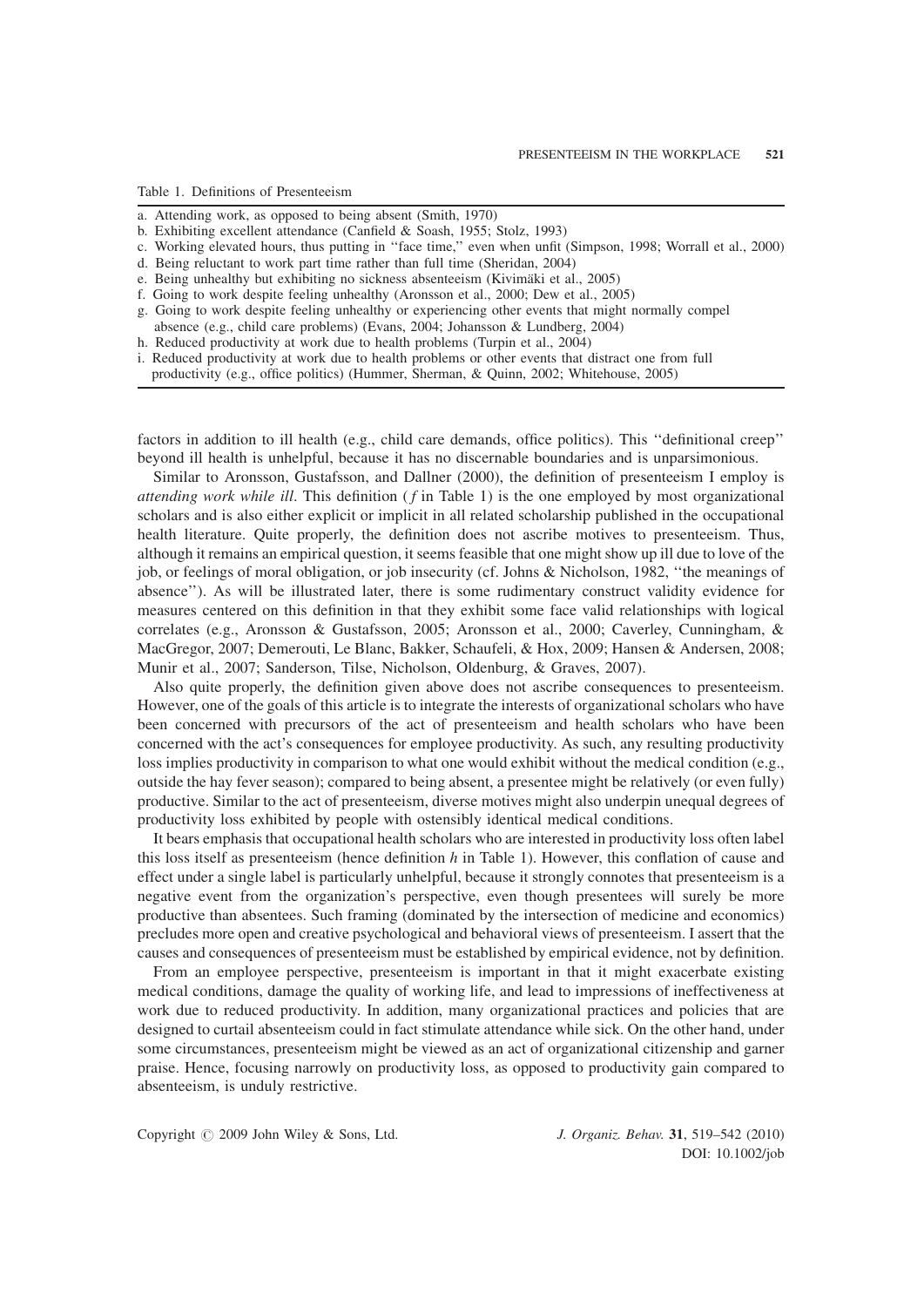From an organizational viewpoint, Hemp (2004) opines that the relative invisibility of presenteeism compared to absence makes its management an important source of competitive advantage, especially given an estimated \$150 billion cost in the US alone. The vehicle for this is said to be state-of-the-art pharmaceutical treatment that attenuates productivity loss when attending while ill: 'Emerging evidence suggests that relatively small investments in screening, treatment, and education can reap substantial productivity gains' (Hemp, 2004, p. 50). Indeed, Burton, Morrison, and Wertheimer (2003) review evidence that pharmaceuticals can stem productivity loss accompanying presenteeism. Most researched medical conditions are episodic or chronic problems such as depression, migraine, and allergies. However, the specter of contagion due to acute medical conditions is also a source of worry (Lovell, 2004; Wessel, 2004), and an outbreak of the deadly sudden acute respiratory syndrome (SARS) in Toronto in 2003 prompted much public concern about employees (including medical personnel) showing up at work while exhibiting typical symptoms (Owens, 2003).

Presenteeism has the potential to serve as a catalyst for theoretical advances. For one thing, it has the capacity to contribute to the literature on absenteeism by addressing the gray area that exists between no productivity (i.e., absenteeism) and full work engagement. In part, this could occur by filling the serious gaps in our understanding of how absence episodes start and how decisions to return to work are effected. From a health viewpoint, the attention to presenteeism provides a vehicle for probing the loosely coupled but important connections among having a medical condition, defining oneself as ill, and engaging in work behaviors associated with assuming a sick role (e.g., Johnson, 2008).

## The Measurement of Presenteeism and Associated Productivity Loss

In the literature, the act of presenteeism and any resulting productivity loss have been subjected to separate streams of measurement.

## The act of presenteeism

Aronsson and colleagues appended to Statistics Sweden's labor market survey the following question meant to probe the frequency of presenteeism: 'Has it happened over the previous 12 months that you have gone to work despite feeling that you really should have taken sick leave because of your state of health?' (Aronsson & Gustafsson, 2005; Aronsson et al., 2000). The response format consisted of never, once, 2–5 times, or over 5 times. Variations of this retrospective frequency measure have also been used by other researchers (e.g., Demerouti et al., 2009; Hansen & Andersen, 2008; Johansson & Lundberg, 2004; Munir et al., 2007; Sanderson et al., 2007). In the earlier Aronsson study, 37 per cent of respondents reported attending work while sick more than once. In the later Aronsson study, 53 per cent made the same declaration (38 per cent 2–5 times and 15 per cent more than 5 times). The reason for this increase is unclear.

## Productivity loss ascribed to presenteeism

At least 14 health-related work productivity loss measures have been generated in recent years, and their most common impetus has been to serve as criterion variables in clinical trials meant to assess the impact of pharmaceutical treatment on work productivity (Amick, Lerner, Rogers, Rooney, & Katz, 2000). Several rather descriptive reviews of these productivity loss instruments have appeared in the literature (Amick et al., 2000; Lofland, Pizzi, & Frick, 2004, Prasad et al., 2004; see also table 1 of

Copyright  $\odot$  2009 John Wiley & Sons, Ltd. J. Organiz. Behav. 31, 519–542 (2010)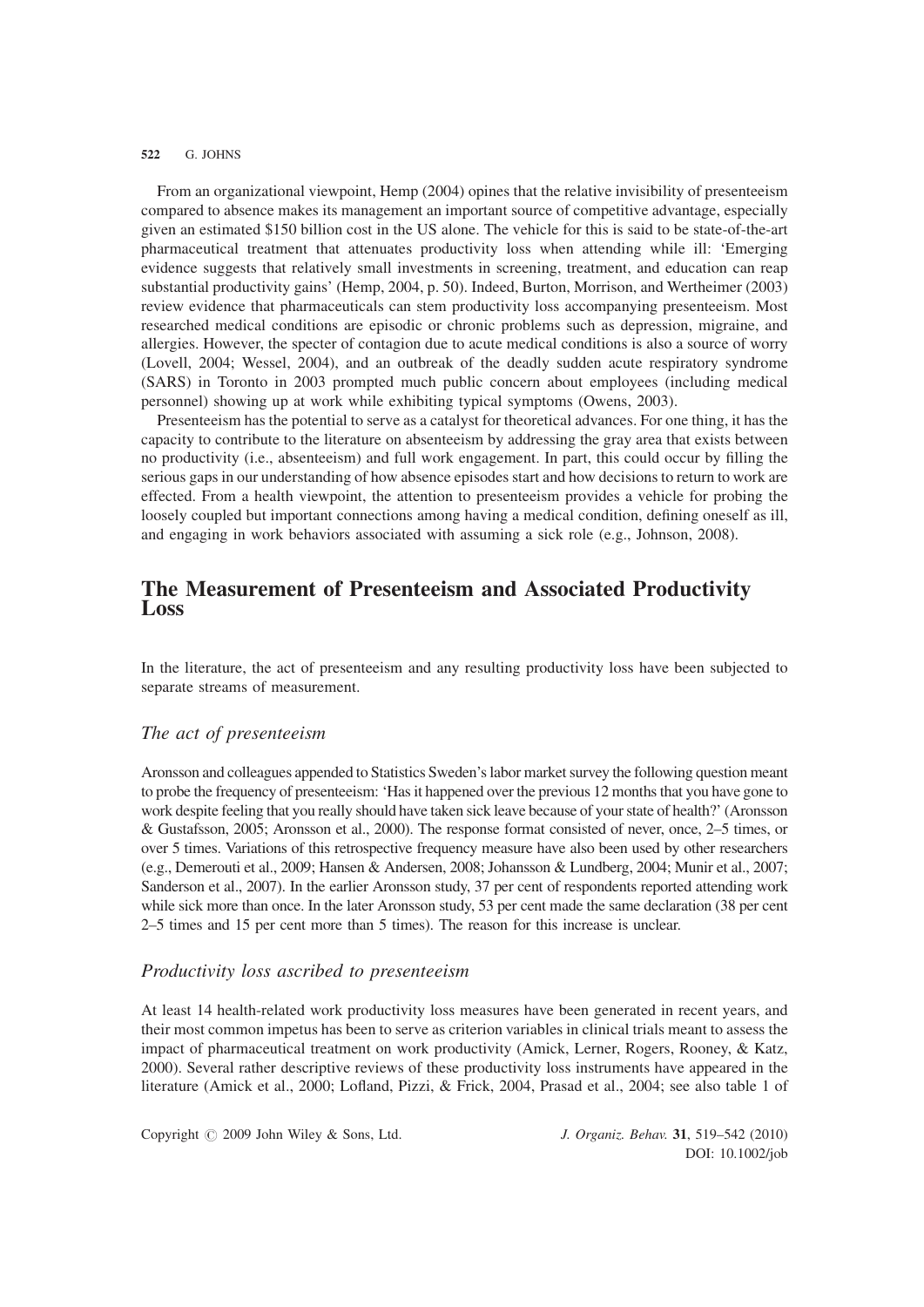Ozminkowski, Goetzel, Chang, & Long, 2004).Productivity loss instruments generally ask respondents to self-report some information concerning their health and to estimate how their health has affected their productivity. Some measures are ''generic'' in that they examine the impact of general health status on productivity; others pertain to specific health conditions such as migraine, allergies, or depression. On the productivity side, some instruments are qualitatively anchored while others ask for or impute some estimate of time lost or percentage of productivity decrement that is in principle translatable into dollars. While some instruments use a job analysis-like logic to measure the impact of illness on various aspects of work functioning (e.g., The Work Limitations Questionnaire [WLQ], Lerner, Amick, Rogers, Malspeis, Bungay, & Cynn, 2001), others rely on a global productivity rating (e.g., the World Health Organization Health and Work Performance Questionnaire [HPQ], Kessler et al., 2004), and single-item measures are common.

Current work loss instruments neither describe illnesses similarly nor share a standard outcome metric (Goetzel, Long, Ozminkowski, Hawkins, Wang, & Lynch, 2004). For instance, the short form of the Stanford Presenteeism Scale (SPS-6) is a 6-item scale to which respondents reply on a Likert format indicating degree of agreement pertaining to a primary health condition. A sample item is ''Despite having my (health problem), I was able to finish hard tasks in my work'' (Koopman et al., 2002, p.20). The WLQ (Lerner et al., 2001) asks respondents to report health conditions requiring medication or treatment by a physician and to estimate the impact of these conditions on multiple items pertaining to their time management, physical activities, mental and interpersonal activities, and overall work output. The five-point response scale ranges from ''all of the time (100 per cent)'' to ''none of the time (0 per cent).'' Scholars in the area readily impute percentages of productivity loss to such responses and attach dollar figures to the loss (e.g., Ozminkowski et al., 2004).

Recall periods generally vary between 1 week and 1 month, although periods of up to a year have been used (Goetzel et al., 2004; Ozminkowski et al., 2004). It is unclear how much stability might be expected for health-related work loss. Hence, Koopman et al. (2002) declined to measure the test–retest reliability of the SPS-6 as they assumed no stability over time, but Collins et al. (2005) annualized 4 week productivity decrement estimates.

Occasionally, work loss estimates have been correlated with objective productivity data, such as insurance claims processed, or with supervisory appraisals. Although some significant associations have been observed (Evans, 2004), it is not certain that these objective criteria are exactly commensurate with work loss estimates. This is because objective output and appraisals essentially reflect between-employee differences in typical performance while work loss estimates are meant to reflect within-employee differences. Thus, two call center employees who report a 20 per cent loss of productivity due to asthma might be starting from different baselines.

A few studies have compared the results stemming from the administration of two or more work loss instruments in the same sample. Limited convergent validity and substantial differences in the amount of lost productivity appear to be the norm. For instance, Ozminkowski et al. (2004) reported a correlation of only .30 between two instruments and a significant difference in productivity loss. Brouwer, Koopmanschap, and Rutten (1999) reported measures that differed up to a factor of 7 on reported hours lost and hours worked while ill, and Meerding, IJzelenberg, Koopmanschap, Severns, and Burdof (2005) found two to three times as many workers claimed productivity loss on one measure as opposed to another.

## Commentary on measurement

### The act of presenteeism

The retrospective, discontinuous frequency scales typically used to measure the prevalence of presenteeism are suboptimal. First, the scaling is too crude to accurately capture what is apparently a

Copyright  $\odot$  2009 John Wiley & Sons, Ltd. J. Organiz. Behav. 31, 519–542 (2010)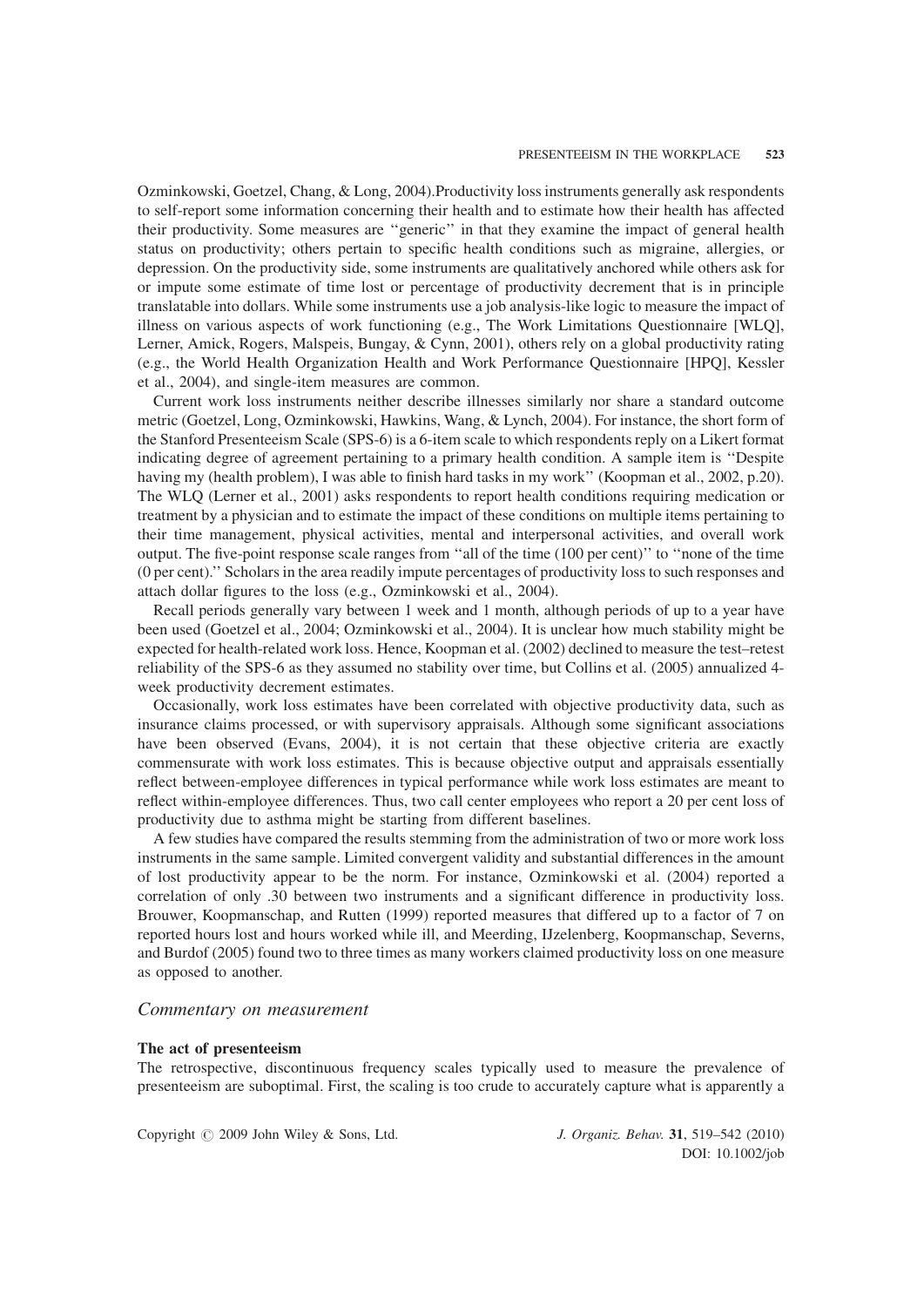fairly low base rate behavior. Second, it is well established that providing a particular range of responses when probing the frequency of behavior affects responses because the range connotes (often inaccurate) information about what frequency of behavior is normal (Schwarz, 1999). In light of these problems, Johns (1994) recommended using an open ended, fill-in-the-blank response format to measure self-reported absenteeism, and the same would apply for presenteeism (e.g., Caverley et al., 2007). Effort must be devoted to uncovering the appropriate time frame for presenteeism probes and understanding its temporal stability. Demerouti et al. (2009) reported test–retest reliabilities of .58 or greater for 6 month and 1 year intervals for the Aronsson frequency measure.

#### Productivity loss

Given various self-serving biases, work researchers have not much emphasized the development of selfreport measures of job performance (Johns, 1999; Murphy & Cleveland, 1995). However, the necessity to isolate those performance and attendance effects that are attributable to health will often necessitate such self-report. This said, one of the most worrisome aspects concerning the measurement of work loss due to presenteeism is the potential for common method variance stemming from asking people to self-diagnose their health and then estimate its impact on their own productivity. The priming of the health probe, the drive to respond consistently, implicit theories about the connection between health and performance, and the inherent vagueness of what constitutes full productivity (Podsakoff, MacKenzie, Lee, & Podsakoff, 2003) all suggest that the impact of health on productivity might be exaggerated.

Speaking generally, multiple item productivity loss instruments that (at least conceptually) are based on a job analysis-like logic seem preferable, in that they require respondents to reflect on how their condition affects mental performance, physical performance, and so on (e.g., the WLQ, Lerner et al., 2001). Among other advantages, this requirement for more elaborate processing might counter method variance. Sanderson et al. (2007) reported that the WLQ was more sensitive than several simpler instruments (e.g., the SPS-6) to gradations of depression and changes in depressive symptoms.

## The Correlates of Presenteeism

It has sometimes been assumed that any factor that constrains the opportunity to be absent could stimulate presenteeism (Koopmanschap, Burdorf, Jacob, Meerding, Brouwer, & Severens, 2005), an assumption Caverley et al. (2007) call the *substitution hypothesis*. In part, this suggests that both behaviors might share some common causes (Caverley et al., 2007), with context dictating which behavior is enacted (Dew, Keefe, & Small, 2005). However, a complementary perspective might include a search for likely causes of perseverance (e.g., attitudes, personality) in the face of absenceinducing conditions. In what follows, the researched correlates and assumed causes of presenteeism are divided into (1) organizational policies, (2) job design features, and (3) presenteeism cultures.

## Organizational policies and presenteeism

Organizational policies concerning pay, sick pay, attendance control, downsizing, and permanency of employment have all been suggested to foster presenteeism.

## Pay, sick pay, and attendance control

It might be assumed that people who are better paid would be more inclined to indulge in absence and forego the tribulations of presenteeism. However, on the first point, there is considerable evidence that those earning *higher* wages generally exhibit less absenteeism (Johns, 1997). Although comparable

Copyright  $\odot$  2009 John Wiley & Sons, Ltd. J. Organiz. Behav. 31, 519–542 (2010)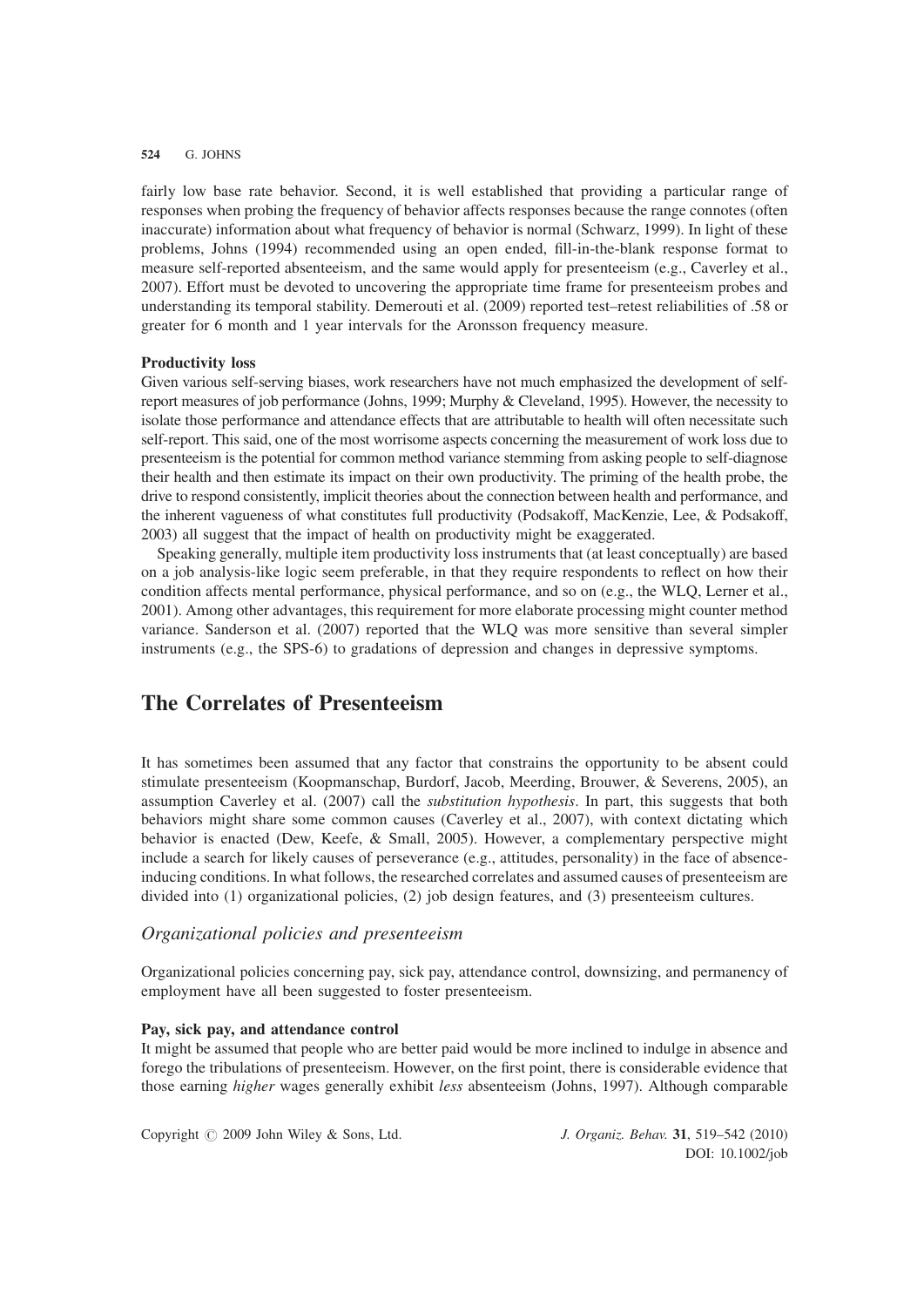data are lacking on presenteeism *per se*, Aronsson et al.,  $(2000)$  reported that occupational groups exhibiting the most presenteeism were among the poorest paid, a finding not replicated by Hansen & Andersen, (2008). Aronsson and Gustafsson (2005) found that reported trouble handling domestic expenses was positively associated with presenteeism.

The details of sick pay and related attendance control systems should be related to the exhibition of presenteeism. Johns (1997) summarizes numerous studies showing that less liberal sick pay plans result in less absence. The associated expectation is that they could also stimulate presenteeism (Chatterii  $\&$ Tilley, 2002). Lovell (2004) cites a lack of paid sick leave as a particular stimulus for presenteeism among female workers. She also notes that workers report going to work ill to ''save'' any sick leave they have for dealing with children's health problems, something that is covered by few sick leave plans, especially for those earning low wages.

Grinyer and Singleton's (2000) qualitative study illustrated how systems put in place to stimulate good attendance can contribute to presenteeism. Especially worrisome were fixed ''trigger points'' for a certain number of absence episodes that led to disciplinary action. Such trigger points stimulated presenteeism, and they also converted potential presenteeism into absence in that employees were concerned to return to work too soon (and thus risk going absent again) for fear of accruing two absence episodes instead of one. Munir et al. (2007) inferred similar trigger point dynamics in a quantitative study of four UK organizations.

#### Downsizing

Another policy decision that has been examined in relation to presenteeism concerns downsizing, the intentional reduction in workforce size for supposedly strategic reasons. On one hand, downsizing might be expected to stimulate absenteeism due to damaged job attitudes, perceptions of injustice, breached psychological contracts, and stress-related illness (cf. Kammeyer-Mueller, Liao, & Arvey, 2001). Conversely, it might reduce absenteeism due to fear of job loss, job design changes that make absence less viable (see below), increased workload, or flatter organizational structures that increase competition for promotions and demand visible symbols of commitment (cf. Simpson, 1998). Implicit or explicit is the idea that some portion of this increased attendance would comprise presenteeism people attending work despite ill health and working long hours while not being very productive (Simpson, 1998).

Many studies reveal an increase in absenteeism following downsizing (Bourbonnais, Brisson, Vézina, Masse, & Blanchette, 2005; Firns, Travaglione, & O'Neill, 2006; Kivimäki, Vahtera, Pentti, & Ferrie, 2000; Kivimäki, Vahtera, Thomson, Griffiths, Cox, & Pentti, 1997; Vahtera, Kivimäki, & Pentti, 1997; Vahtera et al., 2004), some also finding a shift to longer spells (Kivimäki, Vahtera, Griffiths, Cox, & Thomson, 2001; Stansfeld, Head, & Ferrie, 1999). Vahtera et al. (2004) found that the rate of sickness absenteeism increased in occupational groups in which there had been the greatest amount of downsizing, but only among permanent employees. They inferred that temporary employees might have been engaging in presenteeism, as they were most vulnerable to job cuts.

#### Permanency of employment

In line with the Vahtera et al. (2004) results, a number of authors have speculated about how permanency of employment status, another condition stemming from policy decisions, affects presenteeism. Again, the general assumption is that, due to job insecurity, temporary and fixed contract workers will be more inclined to attend work when sick than will permanent employees. As with downsizing, most of the extant research involves speculation because inferences about presenteeism stem from the examination of absenteeism patterns rather than the more direct measurement of attendance while ill.

Copyright  $\odot$  2009 John Wiley & Sons, Ltd. J. Organiz. Behav. 31, 519–542 (2010)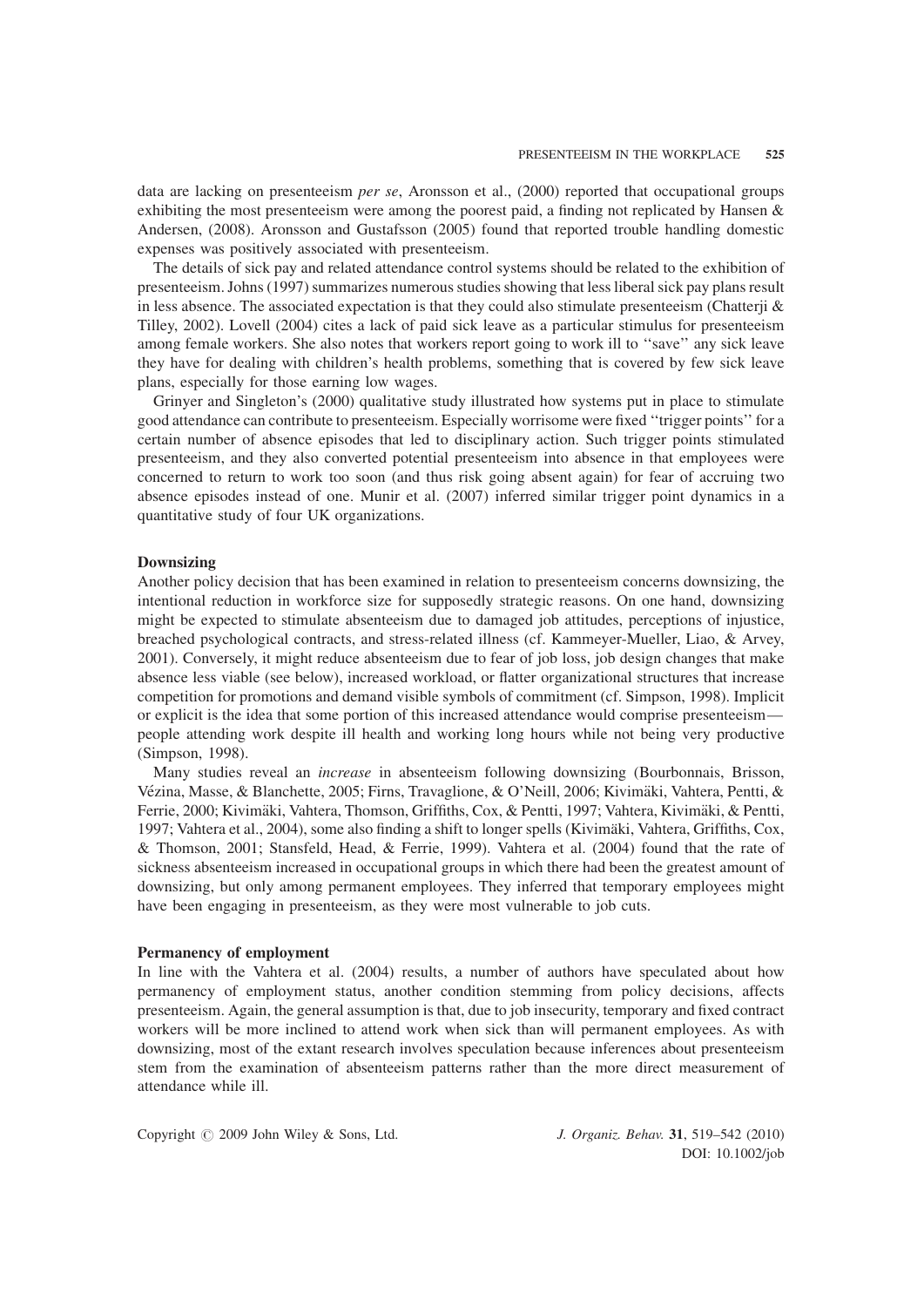Several studies have found that contingent or non-permanent employees exhibit less sickness absence than their more permanent counterparts (e.g., Benavides, Benach, Diez-Roux, & Roman, 2000; Gimeno, Benavides, Amick, Benach, & Martinez, 2004; Virtanen, Kivimäki, Elovainio, Vahtera, & Cooper, 2001; Virtanen, Vahtera, Nakari, Pentii, & Kivimäki, 2004). Furthermore, in a prospective study that followed hospital employees who changed their employment from a fixed term contract to permanent status, it was observed that their recorded absence rate nearly doubled (along with their perceptions of job security) to approximate that of permanent employees (Virtanen et al., 2003). The authors inferred presenteeism on the part of the fixed term employees prior to conversion to permanency.

The results of three large-scale Scandinavian studies that measured presenteeism directly rather than inferred it from patterns of absence are of special interest. In an earlier study (Aronsson et al., 2000), permanent employees were *more* inclined than temporary staff to report having shown up at work while ill in the past year. In later studies (Aronsson & Gustafsson, 2005; Hansen & Andersen, 2008), no difference was observed for permanency status.

These results raise questions about the inferences that have been made about presenteeism solely from differential absence rates exhibited by permanent and temporary workers. More generally, the contradictory effects of downsizing and impermanent employment on absence suggest that the insecurity thesis requires greater scrutiny.

## Job design and presenteeism

Job design features that have been examined with respect to presenteeism include job demands, adjustment latitude, ease of replacement, and teamwork.

#### Job demands

Job demands include physical, cognitive, and social features of a job that necessitate protracted physical and psychological effort. Demerouti et al. (2009) reasoned that employees in high-demand jobs would be inclined to attend when ill to maintain high levels of performance. In a longitudinal study of nurses, they found that high job demands were associated with presenteeism and burnout. This finding is interesting in light of mixed evidence that job demands are sometimes positively and sometimes negatively associated with absenteeism (Smulders & Nijhuis, 1999). Demands that compel attendance (such as care giving, see below) might result in presenteeism.

### Adjustment latitude

Adjustment latitude refers to opportunities that employees have to reduce their work output or alter work procedures in response to being unwell (Johansson & Lundberg, 2004). However, the fine points of context count (Johns, 2006), and Vingård, Alexanderson, and Norlund (2004) note that the common cold that would permit attendance on many jobs (e.g., internet help desk) is counterindicated on a neonatal hospital ward.

It might be expected that adjustment latitude would be positively correlated with showing up at work unwell and also with any accompanying productivity reduction. In other words, individuals might be inclined to show up but take it easy on the job. Johansson and Lundberg (2004) were able to confirm only a very weak positive connection between adjustment latitude and presenteeism when requirements for attendance were controlled. However, both measures consisted of single items, and the recall period was a lengthy 12 months. This noted, Aronsson and Gustafsson (2005) found that less control over the pace of work was associated with more presenteeism. Johansson and Lundberg make the good point that people with ample adjustment latitude may not see themselves as being sick, as the opportunity for

Copyright  $\odot$  2009 John Wiley & Sons, Ltd. J. Organiz. Behav. 31, 519–542 (2010)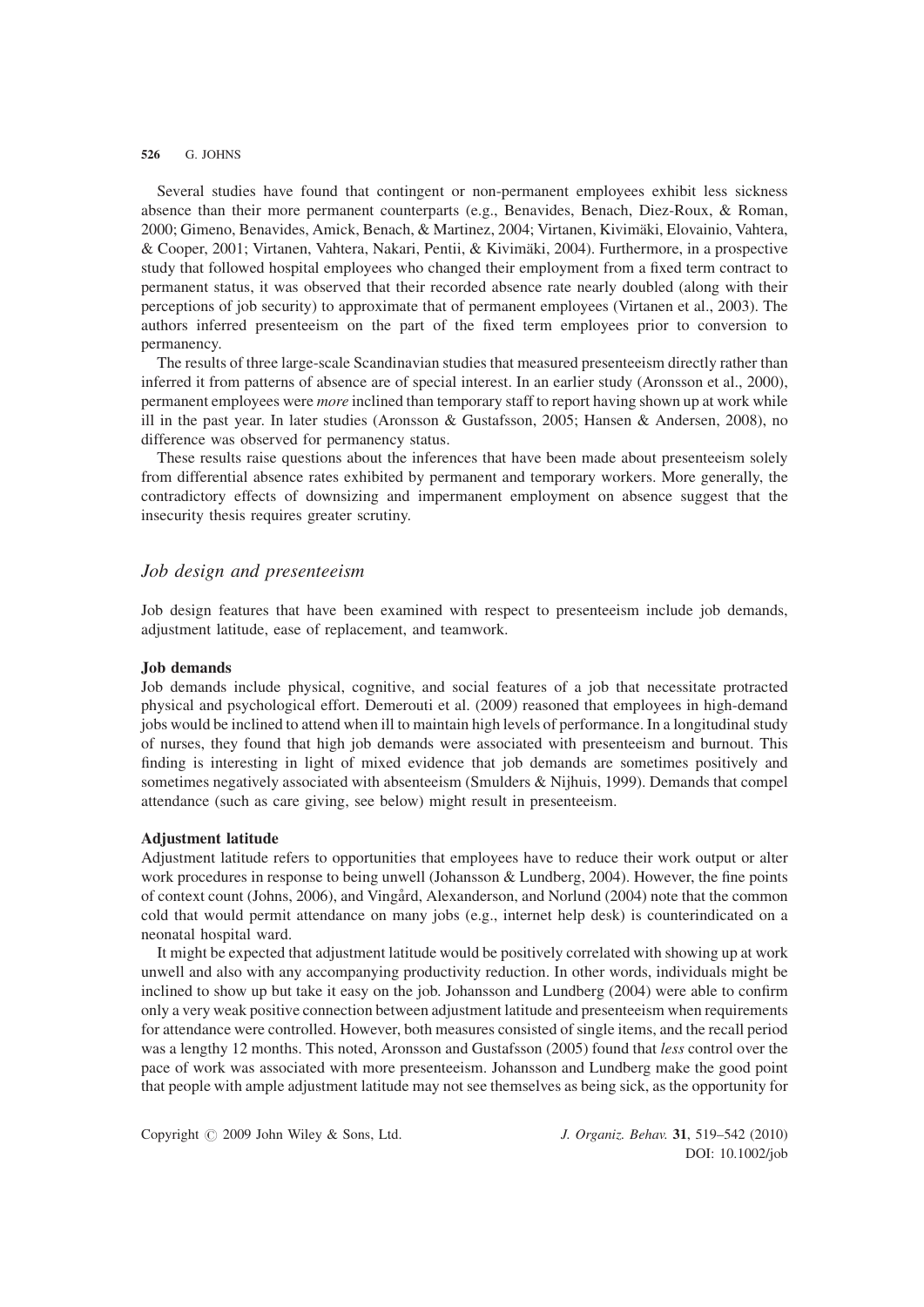adjustment might change the self-diagnosis. Also, it is surely possible that adjustment latitude (or its likely correlates) confers the opportunity to take time off rather than attend while feeling ill.

### Ease of replacement

Research has also examined the impact on presenteeism of ease of replacement, defined as the extent to which work missed due to absenteeism has to be made up upon return to work. These studies (Aronsson & Gustafsson, 2005; Aronsson et al., 2000) illustrate that people are inclined to attend the job while ill when they know the work is piling up. This condition can stem either from lean staffing, high specialization, or a lack of cross-training. However, there are contextual subtleties to replaceability. McKevitt, Morgan, Dundas, and Holland (1997) found that UK specialist physicians working in hospitals gave a lack of backup as their major reason for not using sick leave. General practitioners, though, cited unfairness to colleagues as their major reason, even though medical practice partners constituted a ready source of backup. Following downsizing among Canadian civil servants, Caverley et al. (2007) found that lack of backup was the most common reason cited for presenteeism. A lack of backup or lean staffing may also be behind Hansen and Andersen's (2008) finding that time pressure at work contributed to presenteeism. All in all, a nexus of heavy workload, associated time pressure, and lack of assistance seem to contribute to presenteeism.

#### Teamwork

Unfairness to colleagues is likely to be salient under self-managed, team-based work designs, giving added prominence to matters concerning attendance. Hence, Barker's (1993) ethnographic study of a manufacturing firm's conversion to self-managed assembly teams revealed the teams' emerging obsession with reliable, on-time attendance by their members. Draconian monitoring by peers, that would seem to stimulate presenteeism, surpassed the managerial bureaucracy of the pre-team assembly line structure as a stimulus for reliable attendance. More directly, Grinyer and Singleton (2000) report qualitative data from a UK public sector employment office that strongly implicated the change to teamwork as a mitigating factor in presenteeism: ''being the member of a team instilled an obligation to fellow team members which resulted in a reluctance to take sick leave'' (p. 13). Many respondents in turn felt that the compulsion for presenteeism led to longer-term downstream sickness absence.

## Presenteeism cultures

Norm-based ''absence cultures'' said to operate at a collective level have been proposed to account for variance in individual attendance (Chadwick-Jones, Nicholson, & Brown, 1982; Johns & Nicholson, 1982; Nicholson & Johns, 1985). A growing amount of evidence (reviewed by Johns, 1997, 2001, 2002, 2003, 2008; Kaiser, 1998; Rentsch & Steel, 2003) supports the viability of the absence culture concept. The previous discussion of team dynamics suggests the potential value of a cultural focus on presenteeism as well.

The rather striking occupational differences in the incidence of presenteeism observed by Aronsson et al. (2000) are suggestive of but not proof of variations in presenteeism cultures, since mediating collective mechanisms were not examined. The authors found, for example, that the base rate of attending work while ill was 55 per cent among pre-primary teachers, while those in engineering and computing specialties averaged 27 per cent. Also, nursing home aides, nurses, and school teachers were 3–4 times as likely to engage in presenteeism as managers, even controlling for a number of other ostensible causes of the behavior. Occupations in the caring, helping, and primary teaching sectors were most prone to presenteeism, suggesting a culture predicated in part on loyalty to and concern for vulnerable clients (i.e., patients and children). However, the authors also explain that these jobs were

Copyright  $\odot$  2009 John Wiley & Sons, Ltd. J. Organiz. Behav. 31, 519–542 (2010)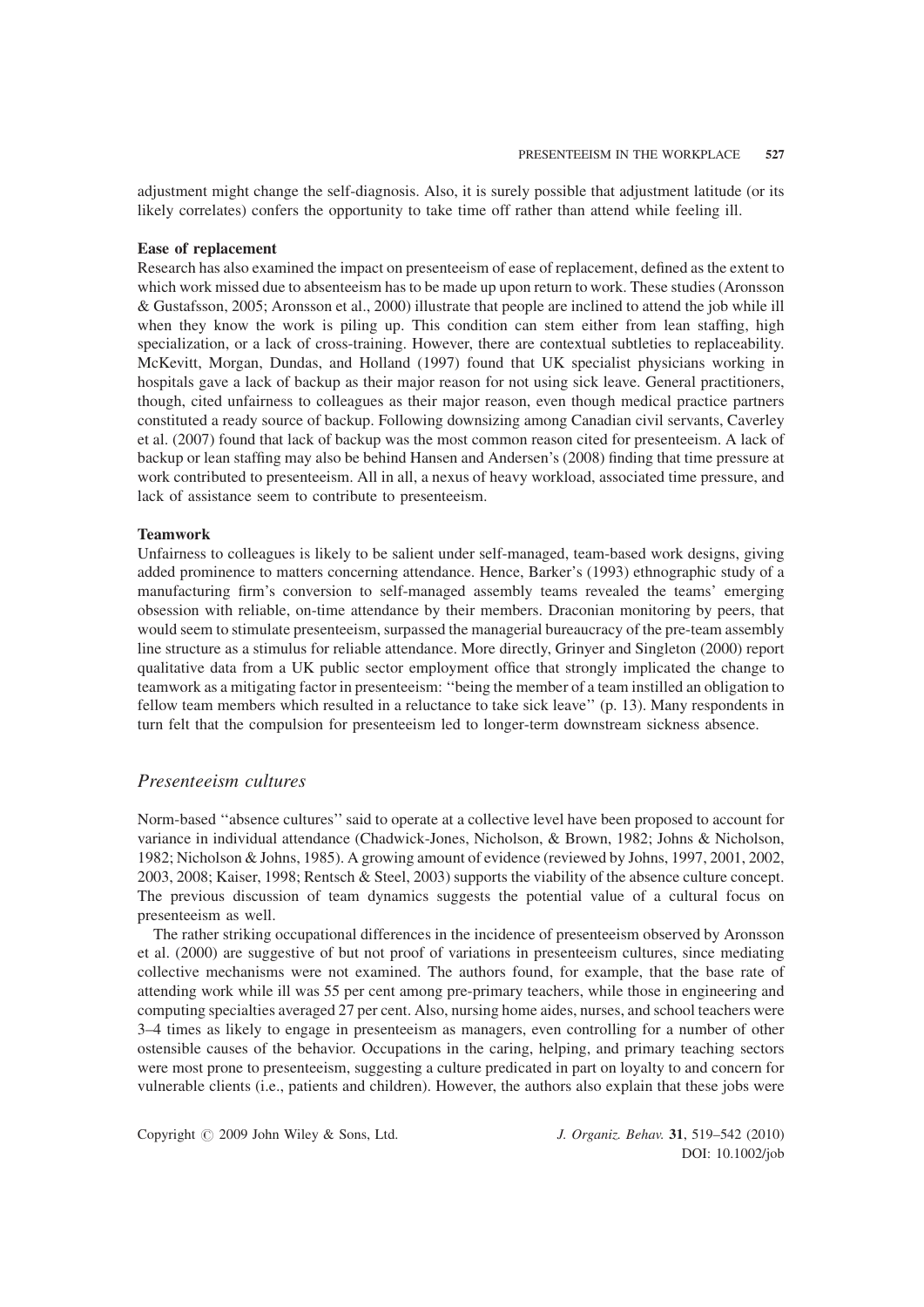among those most threatened by downsizing during the sampling period and perhaps most prone to understaffing. One proximal mediator of occupational differences in presenteeism might be professional self-identity (Van Maanen & Barley, 1984). McKevitt et al. (1997) cited unwillingness to accept a patient role as a contributing factor for high rates of presenteeism among physicians.

Dew et al. (2005) conducted interviews and focus groups concerning presenteeism in a public hospital, a private hospital, and a small manufacturing firm, all located in New Zealand. They concluded that the public hospital exhibited a ''battleground'' culture in which a distant management did little to encourage attendance but in which professional identity, ethnic identity, and institutional loyalty fostered presenteeism. The private hospital was found to have a ''sanctuary'' culture in which there was little management pressure for presenteeism but a strong teamwork ethos and sense of loyalty to co-workers that motivated attendance in the face of stress and illness. Finally, they noted a ''ghetto'' culture in the manufacturing firm, with uncaring management and poor working conditions in which few employment options and attendant insecurity translated into attendance in the face of sickness. Parallels to the Nicholson and Johns (1985) typology of absence cultures are apparent in this research, in that the three sites manifested differences in the nature of emergent psychological contracts and the extent to which employees took attendance cues from each other.

Studying British managers in organizations that had experienced downsizing, Simpson (1998) found evidence of ''competitive presenteeism'' cultures dominated by higher-level male managers. Such cultures demanded long work hours, the foregoing of recuperation time after grueling business trips, and working while unwell. Younger males were seen to comply with presenteeism pressures, while women resisted them to the extent that the behavior was ''more likely to be recognized by women but practiced by men'' (Simpson, 1998, p. S48). This corresponds indirectly to the well-established finding that absenteeism tends to be higher among women than men (Côté & Haccoun, 1991). It corresponds more directly to an analysis of over 100 years of New York Times articles that pointed to US societallevel differences in expectations for attendance for women versus men (Patton & Johns, 2007).

## Commentary on occupational and organizational correlates

Intuitively, it seems reasonable that organizational policies, the design of jobs, and the social climate of an organization might affect the propensity to attend while ill. However, as indicated, research has barely scratched the surface of these matters. The studies by Grinyer and Singleton (2000) and Munir et al. (2007) clearly suggest that policies meant to affect absenteeism can also affect presenteeism, and more such research is warranted. Inferences about presenteeism from absenteeism patterns, characteristic of the downsizing and job permanency literature, should be avoided, and both variables should always be assessed together. Among job design variables, ease of replacement and teamwork requirements show good promise and might be supplemented with direct measures of task interdependence, which would seem to stimulate presenteeism. Adjustment latitude appears to have suffered from weak measurement rather than inherent irrelevance to presenteeism. Finally, evidence on presenteeism cultures is encouraging in light of the dominant trend to view the behavior as a product of personal health.

## Medical Conditions and Productivity Loss When Present

A number of studies have been conducted to estimate the extent and cost of productivity loss associated with various medical conditions. Some of this research has relied on representative populations and

Copyright  $\odot$  2009 John Wiley & Sons, Ltd. J. Organiz. Behav. 31, 519–542 (2010)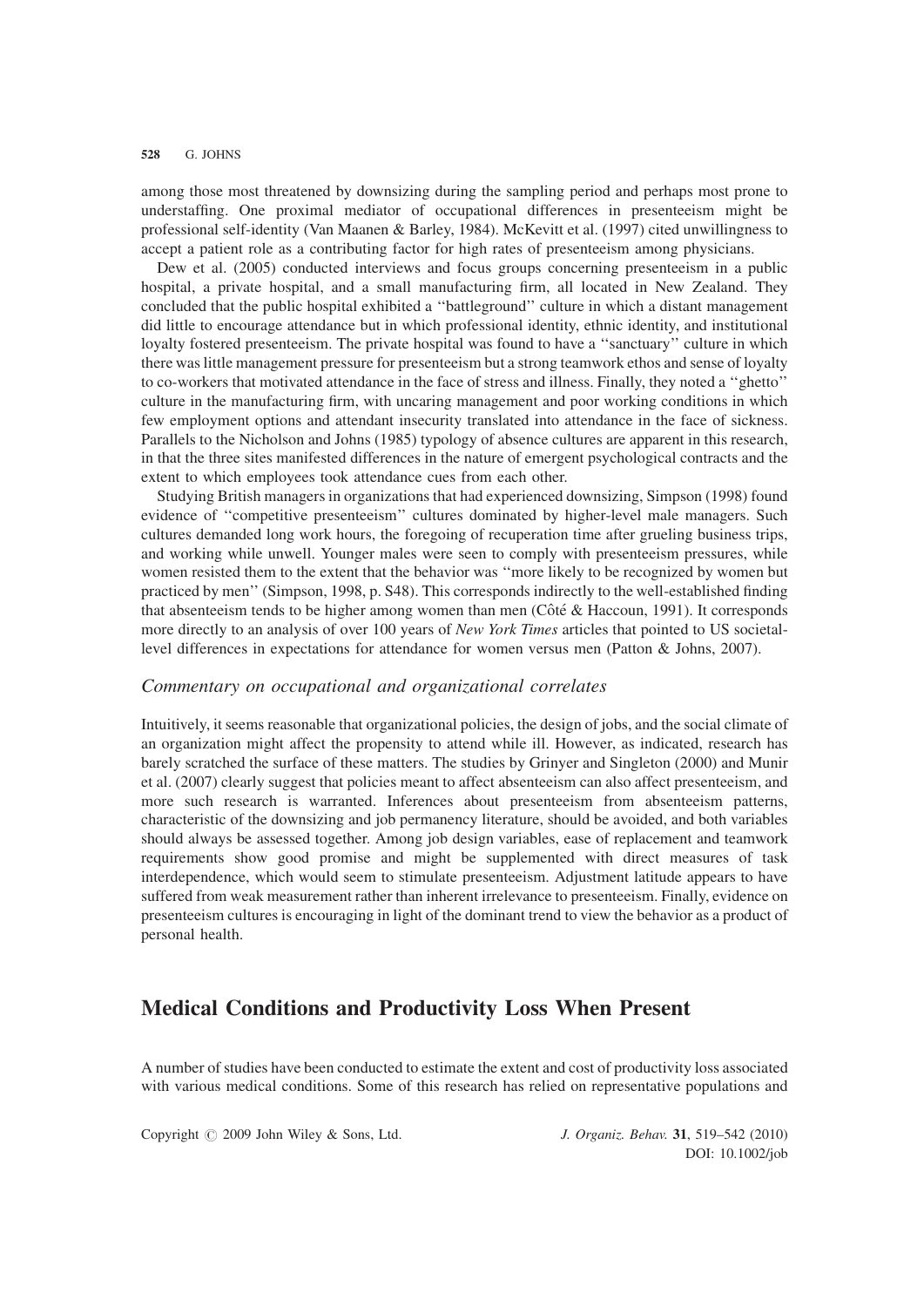examined the impact of a particular medical condition. Other work has been conducted in the context of organizational health audits designed to clarify how various illnesses affect individual productivity. The general logic underpinning such research is that various health problems might have a differential impact on the execution of particular work competencies or skills (Burton, Pransky, Conti, Chen, & Edington, 2004). There has been a plethora of such research in recent years, most of it funded by pharmaceutical interests. A review of some of this work can be found in Schultz and Edington (2007). What follows is a summary of some of the more ambitious and prominent projects.

Using the WLQ, Lerner et al. (2004) studied the impact of depression on work productivity in a mostly female sample recruited from health plan physicians' offices. Compared with a group with arthritis and a healthy control, those with depression reported more specific work limitations and productivity reduction in the 6–10 per cent range compared to 2–4 per cent. In a follow-up, they were also more likely to have become unemployed or changed jobs to ones with lower earnings, perhaps due to reduced work effectiveness.

Allen, Hubbard, and Sullivan (2005) examined the impact of pain on presenteeism in a Fortune 100 company. Questionnaire respondents were deemed to suffer pain (28.6 per cent of the sample) if they reported some pain over the previous 4 weeks and felt pain on the day of the survey. Severity of pain was also measured. Severity showed a predominantly positive, linear relation to work limitations on all four subscales of the WLQ. Over 4 weeks, it was estimated that those meeting the pain criterion effectively lost 3.14 days of work due to presenteeism and 0.84 days due to absenteeism, versus 0.29 and 0.06 days for the healthy comparison group. The most burdensome conditions in the aggregate were deemed to be (in order) allergy, neck and spine problems, low back pain, depression, and arthritis. More broadly, musculoskeletal and ''mental and nervous'' problems topped the list.

Another large-scale corporate health audit at Bank One (now JPMorgan Chase) was reported by Burton et al. (2004). Using the WLQ, the study highlighted the particular impact of depression, especially on the WLQ mental/interpersonal dimension and on overall work output. Another Bank One study highlighted the toll of migraine on productivity, especially among women employees (Burton, Conti, Chen, Schultz, & Edington, 2002). At over \$24 million, presenteeism costs exceeded those due to absence by \$3 million.

In what its authors described as ''the most comprehensive attempt by a company to assess the prevalence of work impairment from chronic health conditions'' (p. 554), Collins et al. (2005) explain Dow Chemical Company's attempt to assess the impact of health on presenteeism and absenteeism. Both variables were measured with the SPS, and some respondents also completed the WLQ. Among individuals with a chronic health problem, time lost to absence over a 4-week period ranged from 0.9 to 5.9 hours, depending on condition. Work impairment attributed to presenteeism ranged from 17.8 to 36.4 per cent and increased with the number of chronic conditions reported. This highest impairment was due to anxiety, depression, or emotional problems, followed by breathing problems (23.8 per cent) and migraines (23.4 per cent). The authors estimated that the average Dow worker's health cost the company \$6721 due to presenteeism, \$661 due to absenteeism, and \$2278 due to direct health care costs (2002 dollars).

Finally, Goetzel et al. (2004) integrated the results of five large independent studies of presenteeism that each measured multiple medical conditions. The average productivity loss across 10 conditions was 12 per cent, and the top five productivity sappers were migraine and headaches (20.5 per cent), respiratory problems (17.2 per cent), depression and mental illness (15.3 per cent), diabetes (11.4 per cent), and arthritis (11.2 per cent). These averages masked a considerable range in estimates across investigations (e.g., 20.2 per cent for migraines and headaches; average variation across conditions and studies  $= 12.1$  per cent), not surprising given the use of different measures. Based on the US hourly average wage rate of \$23.15 (2001), the average daily productivity loss due to health was estimated at \$22, with a range from \$11 to \$33 depending on the prevalence estimate. In a striking

Copyright © 2009 John Wiley & Sons, Ltd. J. Organiz. Behav. 31, 519-542 (2010)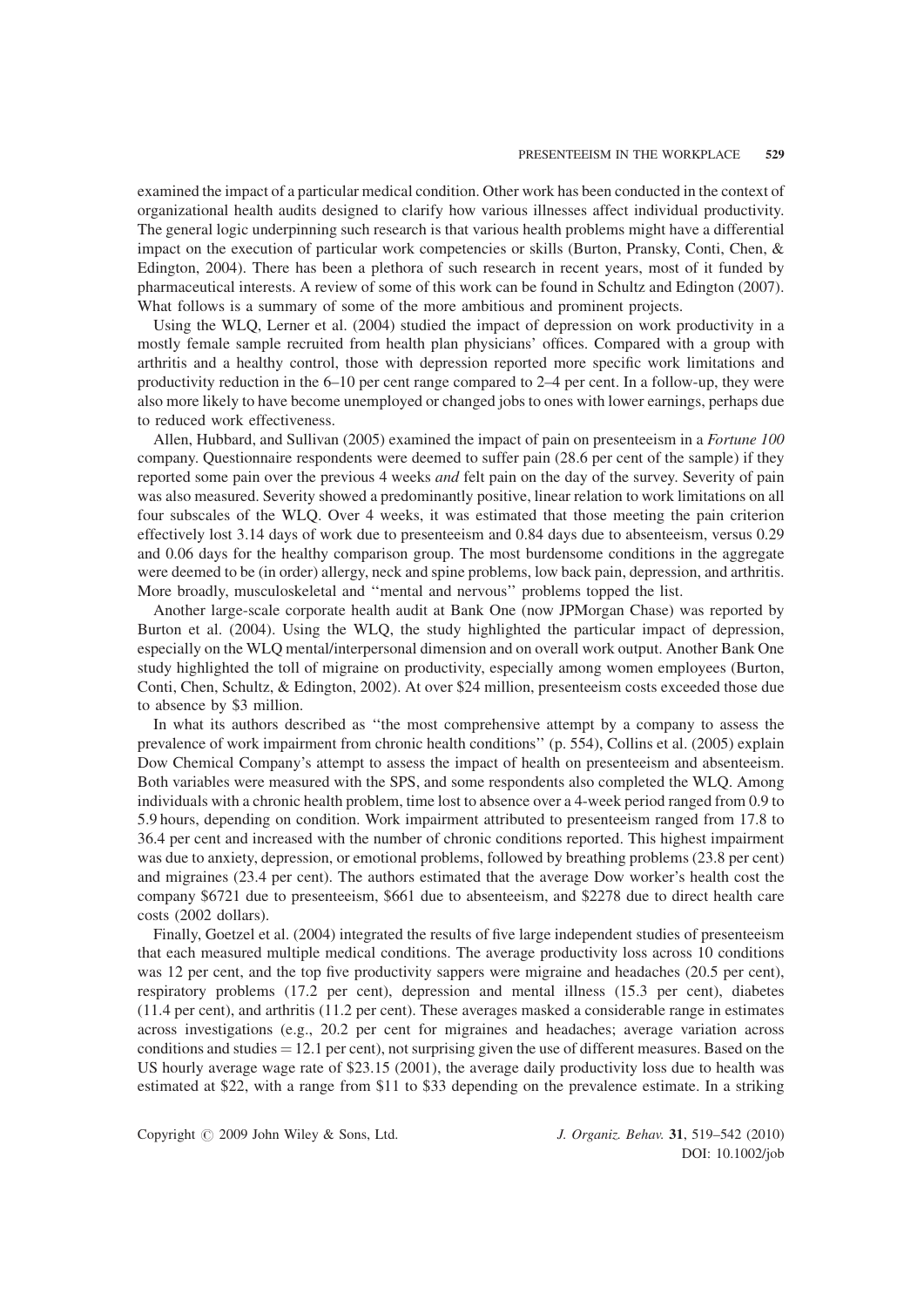contrast to Collins et al. (2005), the yearly cost of the most ''expensive'' medical conditions was in the \$200 range per person. Finally, Goetzel et al. (2004) estimated that anywhere from 18 to 61 per cent of employers' total medical costs were attributable to presenteeism, although even the low presenteeism estimate exceeded cost due to absence.

## Commentary on medical precursors of productivity loss

## Variation across studies

One must be struck by the remarkable variation in the reported effects of presenteeism on productivity and the consequent costs associated with presenteeism. This is not exactly surprising given the variation in measures, procedures, and cost derivation techniques (Schultz & Edington, 2007). For instance, the cost differences between Goetzel et al. (2004) and Collins et al. (2005) are apparently attributable to different accounting procedures.

## Productivity loss: Absence versus presence

There is considerable agreement across studies that presenteeism accounts for more aggregate productivity loss than absenteeism. On the face of it, this suggests an iceberg effect in which the more visible portion of work loss (absenteeism) is dwarfed by that portion beneath the surface (presenteeism). On one hand, this differential might reflect the fact that there are more organizational constraints on not showing up than there are on taking it easy on the job (cf. Johns, 1991). On the other hand, the self-estimation of productivity loss may be more prone to perceptual distortion than the enumeration of days absent, which people are in any event inclined to *underreport* (Johns, 1994; Van Goor & Verhage, 1999). The popular press has often interpreted the finding that presenteeism costs more productivity than absenteeism as a reason to be absent when sick (e.g., Nebenzahl, 2004), confusing aggregate findings with individual behavior.

## Predictability: Absence versus presence

Several studies suggest that presenteeism is more ''predictable'' than absence. Thus, Caverley et al. (2007) found that health accounted for three times the variance in presenteeism compared to sickness absence. Collins et al. (2005) reported that a regression model containing demographic variables and 10 chronic medical conditions accounted for 18 per cent of the variance in presenteeism and 11 per cent of the variance in absenteeism. Parallel but weaker results were reported by Boles, Pelletier, and Lynch (2004). Related to this, Hackett, Bycio, and Guion (1989) reported that desire to be absent on a day when one attended (surely an occasion for presenteeism) was more predictable than actual absence. Again, the reasons for this differential are uncertain. Method variance might be at play (see below). As well, distributional and reliability differences between absence and presenteeism might contribute. Finally, absence has a variety of causes, only one of which is illness, and this would attenuate its association with medical conditions.

### The depression connection

It is possible that depression and related psychological problems figure so heavily in presenteeism (see also Conti & Burton, 1994) in part because they are not seen as legitimate reasons to be absent. Johns and Xie (1998) found that workers in both Canada and China rated depression lower than the following factors as a good reason to be absent from work: Serious illness, family illness, doctor's visit, minor illness, bad weather, poor transportation. This is in line with the Hackett et al. (1989) finding that personal problems and the doldrums (feeling low, being physically and emotionally fatigued) were better predictors of the desire to be absent on a given day than they were of actual absence. However, it

Copyright  $\odot$  2009 John Wiley & Sons, Ltd. J. Organiz. Behav. 31, 519–542 (2010)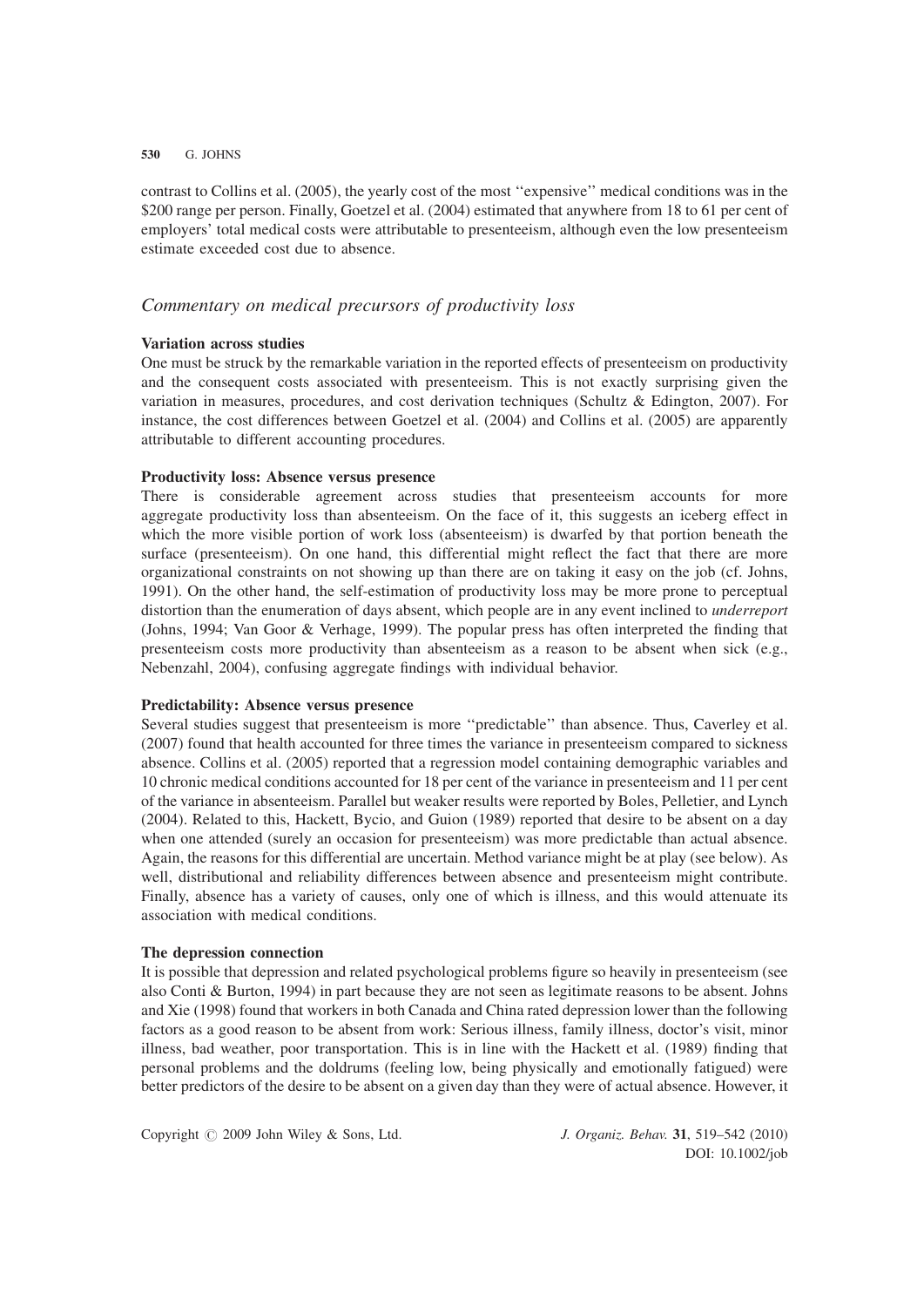is also possible that the elevated depression–presenteeism connection is a manifestation of method variance such that the pessimistic mood and negative affectivity known to be associated with depression carry over into associated productivity estimates (Burton et al., 2004).

## **Discussion**

Adelman et al. (1996) published a bellwether study that set the stage for subsequent research on presenteeism. The study was a clinical trial of the effects of the migraine drug sumatriptan on work productivity. Amick et al. (2000) describe the essence of the results:

No differences were found when comparing the two groups...using only absence data. Researchers also asked a question about how effective the worker felt (from 0 to 100 per cent) when having migraine symptoms. The number of hours worked was multiplied by the self-reported percentage of effectiveness, and this generated additional time when the worker was not productive. When this additional lost productivity was added to the absence data, significant differences were observed [in favor of the treatment group] (p. 3155).

The Adelman et al. (1996) research was a symbolic tipping point in the study of presenteeism because it showed that productivity loss at work supplemented in a clinically responsive way the first work variable studied in clinical trials—absenteeism. The enthusiasm for this observation is apparent in the unbridled development and application of a host of productivity loss measures. Although these measures vary in quality, most have somewhat limited reliability and validity evidence. Furthermore, single-item measures, unwarranted dichotomization, selection on the dependent variable, questionable use of change scores, and rather facile conversions of self-report questionnaire responses into dollars are not uncommon in the health-focused research on presenteeism. However, rather than dwelling on these limitations, I want to discuss in this section the contributions that organizational behavior and human resources scholars, industrial-organizational psychologists, and health psychologists might make to presenteeism research, suggesting a tentative theory-driven research agenda.

## Toward a theory of presenteeism

Research and speculation concerning presenteeism have been markedly atheoretical. Thus, virtually all health-related research on the phenomenon has been dedicated to documenting the impact of selfreported illness on self-reported productivity. Similarly, the smaller amount of organizational research on the topic (often not measuring presenteeism directly) has focused on job insecurity as a cause of presenteeism and generated contradictory results, as demonstrated earlier.

Space limitations preclude the development of a formal theory of presenteeism. However, the model presented in Figure 1 is meant to suggest some of the key variables that might be incorporated into such a theory and to signal some of the phenomena that such a theory should address. The model assumes that fully productive regular attendance is interrupted by a ''health event'' that is either acute (e.g., the flu), episodic (e.g., migraine), or chronic (e.g., the onset of diabetes). To some extent, the nature of the health event will dictate whether absenteeism or presenteeism ensues. Thus, severe stomach flu is likely to provoke absence and the early diagnosis of diabetes is likely to prompt presence. In less extreme medical cases, context will come into play. Nicholson (1977) presented a theory concerning absenteeism that attempts to specify where given incidents might fall on a continuum of avoidability. Avoidability is seen to be a joint effect of the precipitating personal event and the context surrounding the event. Thus (borrowing from Nicholson), a sore throat will stimulate absenteeism for a singer and

Copyright © 2009 John Wiley & Sons, Ltd. J. Organiz. Behav. 31, 519-542 (2010)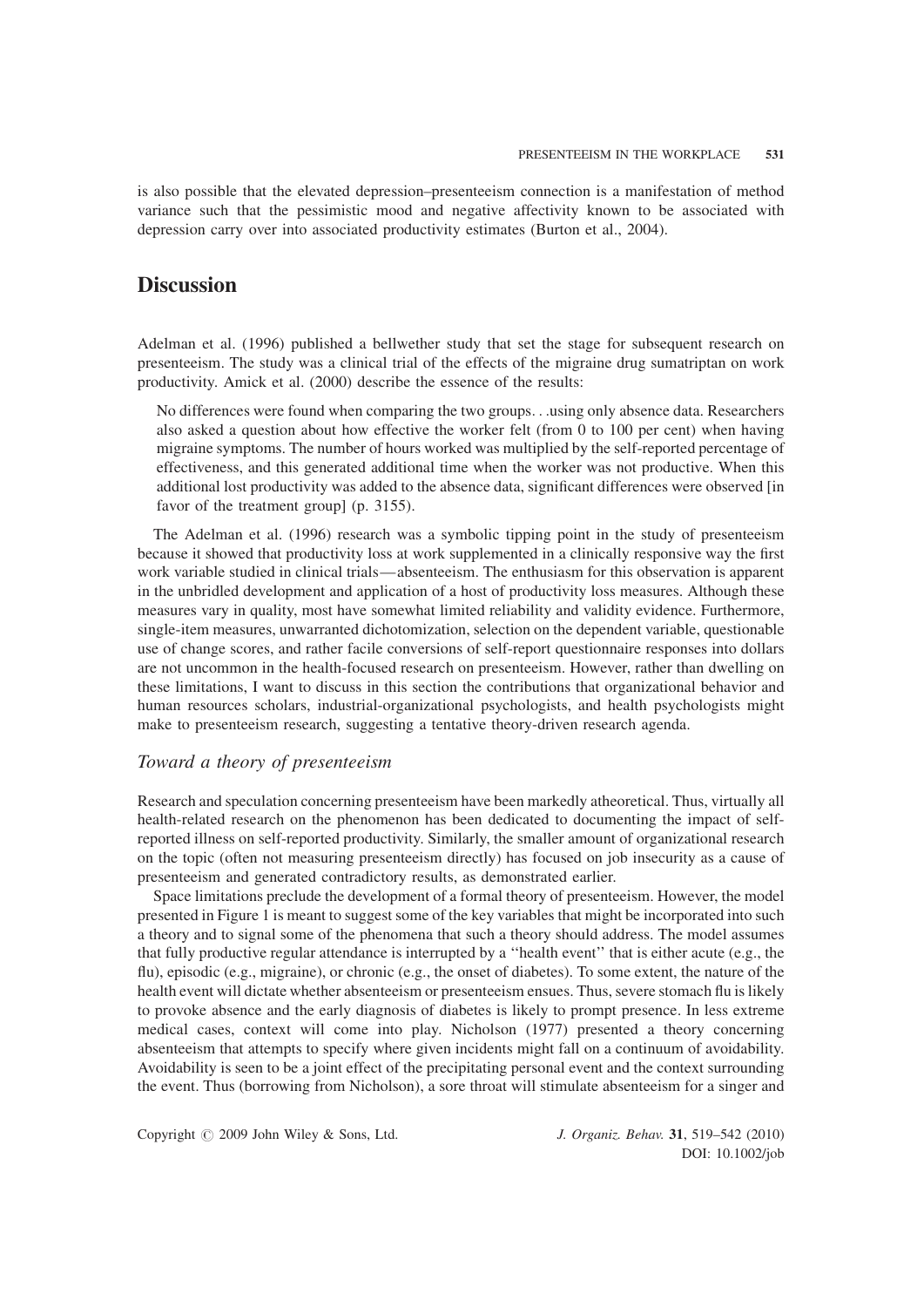

Figure 1. A dynamic model of presenteeism and absenteeism

presenteeism for a pianist. Contextual constraints on both behaviors (Johns, 1991) would be a key part of such choices, which ultimately reflect an interaction between the person (the exact illness) and the situation (in this case, occupation).

After accounting for the nature of the illness, it is proposed that work context factors and personal factors (attitudes, personality, gender) further influence the choice between absenteeism and presenteeism. Despite the spotty research on work context reviewed earlier, it is proposed that, on the margin, job insecurity, strict attendance policies, teamwork, dependent clients, a positive attendance culture, and adjustment latitude in the job tend to favor the occurrence of presenteeism, while easy replacement favors absence. Extant evidence suggests that the impact of job demands on this choice might be moderated by job control or backup provisions. Outside of illness, the role of personal factors has been little researched. However, it seems reasonable to expect that those with positive work attitudes and favorable justice perceptions would, on the margin, exhibit presenteeism, as would workaholics, the conscientious, and the psychological hardy. On the other hand, absenteeism might be

Copyright  $\odot$  2009 John Wiley & Sons, Ltd. J. Organiz. Behav. 31, 519–542 (2010)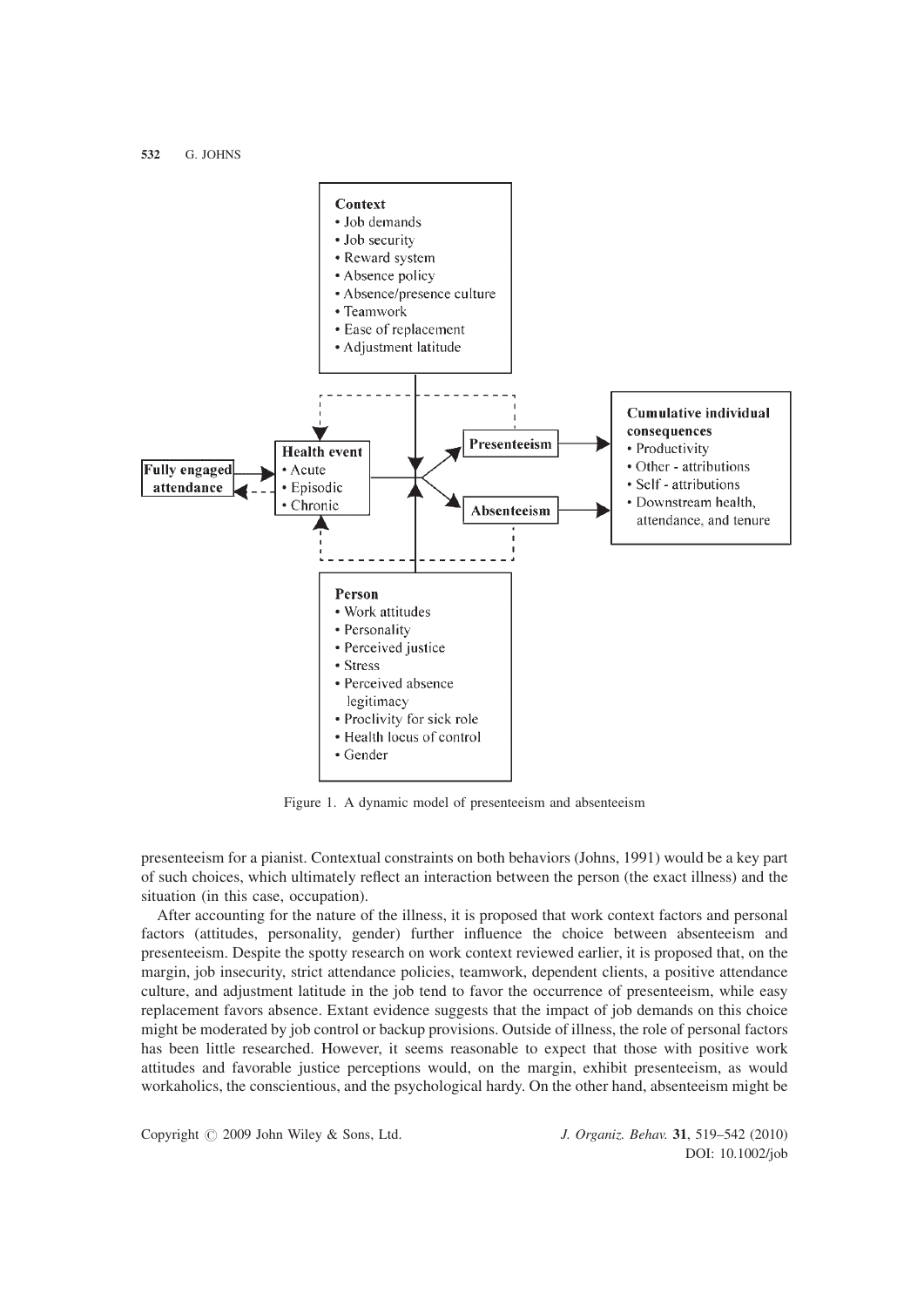the default for the stressed and those with external health locus of control, the proclivity for adopting a sick role, and the perception that absenteeism is legitimate behavior. The logic pertaining to some of these predictions will be touched on in the prescriptions provided below.

Temporally, absenteeism and presenteeism have to be viewed as discrete events occurring in a sequence over time such that the occurrence of one behavior might affect the likelihood of the other (cf. Hackett & Bycio, 1996; Hackett et al., 1989). Hence, the dotted lines in Figure 1 show the potential impact of enacting presenteeism or absenteeism on the precipitating health event and subsequent attendance behavior. For instance, a couple of days of absence might alleviate the health problem and lead to fully engaged attendance. On the other hand, several days of presenteeism might exacerbate the health event and lead to absenteeism. Daily diary studies such as those used by Hackett and colleagues would be invaluable for studying such temporality.

Although both attendance behaviors might have some immediate consequences (e.g., harsh coworker reaction to showing up at work with obvious signs of the flu), Figure 1 is meant to focus on more cumulative consequences to the individual that might follow chronic and episodic health events. While the impact of absence on individual productivity is straightforward, this is less so for presenteeism. Thus, a worker experiencing inequity who feels compelled to attend when ill due to a rigorous absenteeism policy is likely to be less productive than a person experiencing equity, even though both may be experiencing somatically identical health events. It is this psychological dimension to productivity loss that is missing from medical treatments of presenteeism. Although not shown explicitly in Figure 1, several other of the non-medical person variables listed might also affect the productivity of presentees. Again, it should be emphasized that the productivity of presentees need not be framed as a loss but can be seen as a gain compared to absenteeism.

Figure 1 also highlights the cumulative importance of attributions made concerning absenteeism and presenteeism, both by actors and by observers, such as managers and teammates. What do repeated acts of absence or presence signal about oneself? And how do others interpret such behavior? The perceived legitimacy of both behaviors would figure prominently in such attributions. There is much evidence that absenteeism is viewed as mildly deviant behavior, and this contributes to its under-reporting (Johns, 1994). This said, people view illness as among the most legitimate reasons for absence (Johns & Xie, 1998), although they tend to make fine distinctions about the legitimacy of various minor health conditions (Harvey & Nicholson, 1999). The legitimacy of presenteeism is unclear. On one hand, showing up at work in the face of discomfort might be seen as a consummate example of organizational citizenship behavior (Organ, 1988). On the other hand, much research suggests that people are generally disinclined to admit to lowered productivity (Johns, 1999), such as that which might accompany the act of presenteeism. However, reporting one's productivity decrement in the context of a good medical reason provides for legitimacy.

Finally, Figure 1 suggests that the chronic exhibition of presenteeism or absenteeism might have subsequent effects on downstream health status, attendance dynamics, and organizational membership. In a health-based scenario, chronic presenteeism further damages one's health, prompting a spiral of lowered productivity, increased absenteeism, and possibility disability. In an attitude-based scenario, dissatisfied or insecure employees feel pressured to attend when ill and sequentially lower their productivity, succumb to absence, and then quit. This continuum of withdrawal will be detailed below.

In the following paragraphs, some prescriptions for theory building concerning presenteeism are presented. Several of these prescriptions speak further to the attendance dynamics portrayed in Figure 1.

### A theory of presenteeism should recognize the subjectivity of health

Theory in this domain must recognize the essential subjectivity of people's evaluation of their own health status (Fleten, Johnsen, & Førde, 2004; Kaplan & Baron-Epel, 2003) and accommodate

Copyright © 2009 John Wiley & Sons, Ltd. J. Organiz. Behav. 31, 519-542 (2010)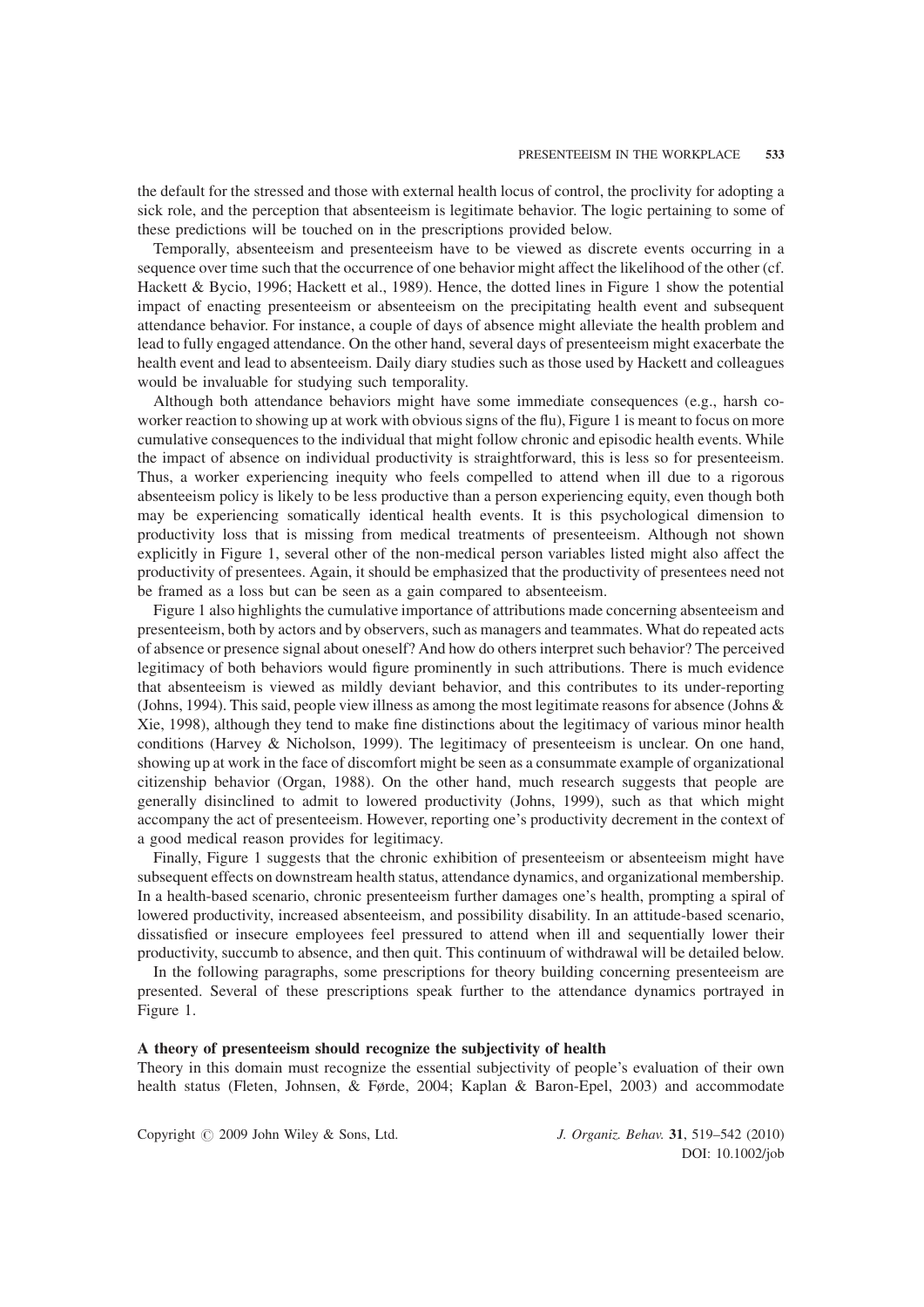well-established individual differences in the propensity for self-disclosure of chronic illness at work (Munir, Leka, & Griffeths, 2005), perceptions of how work affects health (Ettner & Grzywacz, 2001), and the tendency to adopt a sick role (Levine & Kozloff, 1978). As signaled in Figure 1, particularly useful would be applications of attribution theory that would predict how self-conceptions of health get translated into absenteeism and presenteeism and how others in the workplace react to these work behaviors. For example, those who tend to adopt a sick role are inclined to attribute much of their behavior to their health. Such persons would seem to be more inclined toward absenteeism than presenteeism, and more inclined toward productivity loss if present while ill.

## A theory of presenteeism should account for the relationship between absenteeism and presenteeism

Extant research on presenteeism has made very scant use of existing and well-developed theory on absenteeism, a curious omission indeed. In doing the accompanying review, I encountered only three individual-level point estimates of the association between absenteeism and presenteeism  $(r = .18, )$ Caverley et al., 2007;  $r = .14$  and  $r = .24$ , Munir et al. 2007). (Employing controls and odds ratio statistics, Hansen and Andersen (2008) reported an even stronger positive association). As noted earlier, some researchers have assumed that factors that curtail absence stimulate presenteeism. Although this is plausible, it is far from necessary, and it implies unstated boundary conditions, conditions that good theory exposes (in this case, that the absence reduction is achieved by *pressure* to attend). It also bears emphasis that individual-level associations might not necessarily replicate at other levels of analysis. For example, Aronsson et al. (2000) reported that the occurrence of presenteeism tended to be highest in occupations in which absence was also elevated. Such a finding calls for replication as well as extension to the organizational level. Do organizations and other social units differ or concur in the sign between absenteeism and presenteeism?

#### A theory of presenteeism should refine the job insecurity thesis

As suggested in the model shown in Figure 1, the idea that job insecurity might curtail absence and motivate people to go to work when ill is compelling. However, as we have seen, studies of downsizing and impermanency of employment, both thought to stimulate insecurity, have revealed contradictory effects on absenteeism. The inference of presenteeism solely from differential absence rates carries an impossible burden of proof, and it places a particular premium on isolating *sickness* absence, because this is the appropriate baseline against which to infer presenteeism. In other words, any absence reduction due to insecurity must involve sickness absence if presenteeism is to be claimed, given that its definition pertains to attending while ill. Thus, studies examining the insecurity thesis should measure both absence and presence and measure job security *directly* (e.g., Probst, 2003) rather than infer its occurrence from organizational practices. Encouragingly, Caverley et al. (2007) reported an  $r$  of  $-.31$ between a single-item measure of job security and reports of going to work ill in the past year, similar to a finding by Hansen and Andersen (2008).

Several further observations pertain particularly to permanency of employment. First, inferring presenteeism from lower absence fails to account for the possibility that secure employment simply elevates the absence of permanent employees (Virtanen et al., 2001). This would be in line with the well-established finding that unionized workers have higher absence levels than those who are not union members (Johns, 1997). Next, past studies have not accounted for preferences for non-permanent employment, even though such preferences have been shown to have an impact on worker satisfaction and well being (Thorsteinson, 2003). Finally, the predominant logic ignores research suggesting that it can sometimes be the *permanent* employees who are insecure in the face of part-time or contract staff who can assume their jobs (Davis-Blake, Broschak, & George, 2003; George, 2003). Direct measures of absence, presence, and security would go a long way toward resolving these problems.

Copyright  $\odot$  2009 John Wiley & Sons, Ltd. J. Organiz. Behav. 31, 519–542 (2010)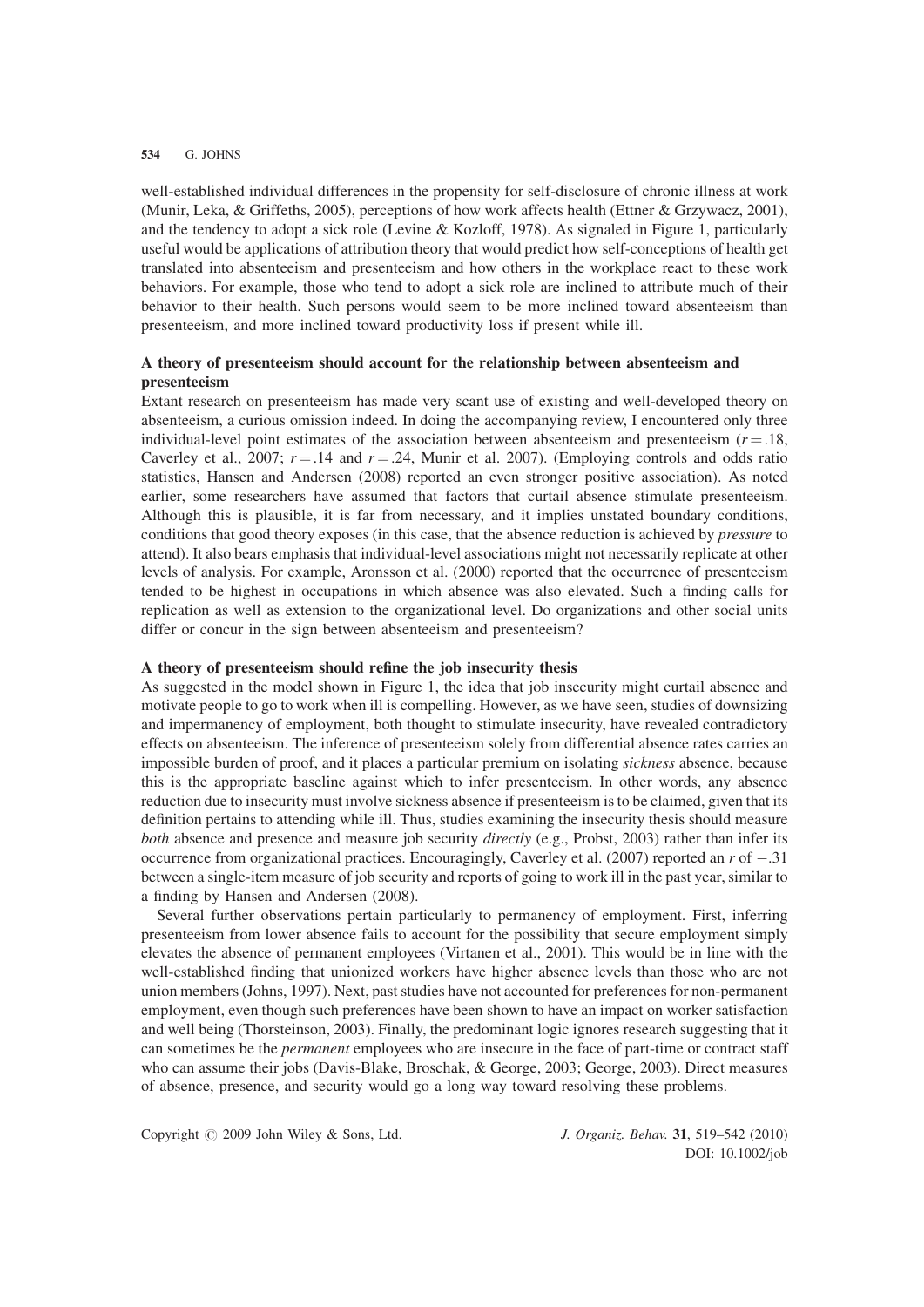#### A theory of presenteeism should incorporate work attitudes and experiences

Despite its connection with illness, there is every reason to believe that presenteeism should show associations with work attitudes and experiences that affect other forms of organizational behavior. This suggests a motivational component of presenteeism similar to that which can be inferred for ostensible sickness absenteeism (Johns, 1997, 2009). For instance, presenteeism has been shown to be positively related to conservative attitudes toward taking absences (Hansen and Andersen, 2008). Also, it is negatively related to job satisfaction and positively related to job stress and burnout (Caverley et al., 2007; Demerouti et al., 2009; Koopman et al., 2002). Stress is worthy of particular attention. A metaanalysis by Darr and Johns (2008) reveals a rather modest negative correlation between work stress (specifically, strain) and absence. This small association might be due to the fact that stress is not seen as an especially legitimate reason to be absent (Johns & Xie, 1998), a potential recipe for presenteeism. Indeed, work stress is often implicated in the occurrence of depression and migraine, reliable correlates of presenteeism.

As suggested earlier, the study of presenteeism has the capacity to contribute to our understanding of the so-called continuum of withdrawal. This continuum posits that unfavorable work attitudes stimulate an adaptation cycle in which successively more elaborate forms of work withdrawal are exhibited until adjustment is achieved (Hanisch & Hulin, 1991; Hulin, 1991; Rosse & Miller, 1984). Thus, minor acts of withdrawal (e.g., daydreaming or surfing the internet on company time) are expected to foreshadow more serious acts such as absenteeism and, ultimately, turnover. There is fairly good empirical support for the right side of this continuum (Johns, 2001), in that elevated lateness is likely to precede absenteeism and elevated absence is likely to precede turnover (Harrison, Newman, & Roth, 2006; Koslowsky, Sagie, Krausz, & Singer, 1997; Krausz, Koslowsky, & Eiser, 1998). It is at the far left side of the continuum where presenteeism might offer some value added, in that any reduced productivity accompanying presenteeism could conceivably foreshadow no productivity, as evidenced by absenteeism. In fact, Harrison et al. (2006) recently demonstrated that the withdrawal of citizenship behaviors preceded lateness and absenteeism, and similar dynamics might be operative for some cases of presenteeism. The implication is that work attitudes would interact with medical condition to affect productivity loss in advance of absenteeism. Thus, job dissatisfaction would elevate the connection between severity of illness and productivity loss, which would normally be considered in-role performance. Also, it would exacerbate productivity loss when the option of absenteeism is unavailable. What is mainly cross-sectional research does show a negative relationship between employee performance and absenteeism (Bycio, 1992), results that are consistent with but not proof of progression of withdrawal.

Recent research has particularly implicated injustice and social disorganization in the workplace as solid predictors of absence (Johns, 2008, 2009), and it is interesting to consider their implications for presenteeism. A viable prediction is that those experiencing more injustice are less likely to exhibit the act of presenteeism but more likely to exhibit productivity loss when they do so. Low cohesion and poor consensus are antecedents of some of the highest absence rates, and such poor social integration is highly unlikely to stimulate attendance when ill.

#### A theory of presenteeism should incorporate personality

Personality and disposition exhibit modest associations with absenteeism. Thus, the conscientious, those high in positive affect, and those high on internal control are somewhat more prone to attend work (reviewed by Johns, 2008). What about presenteeism? In many cases, presenteeism connotes perseverance in the face of adversity. Such perseverance might be seen in the case of the conscientious, those with a strong work ethic, those with internal health locus of control, workaholics, and those who exhibit the trait of psychological hardiness. Also, compliance might be a factor, and those with low selfesteem might be prone to presenteeism. For example, Aronsson and Gustafsson (2005) determined that

Copyright © 2009 John Wiley & Sons, Ltd. J. Organiz. Behav. 31, 519-542 (2010)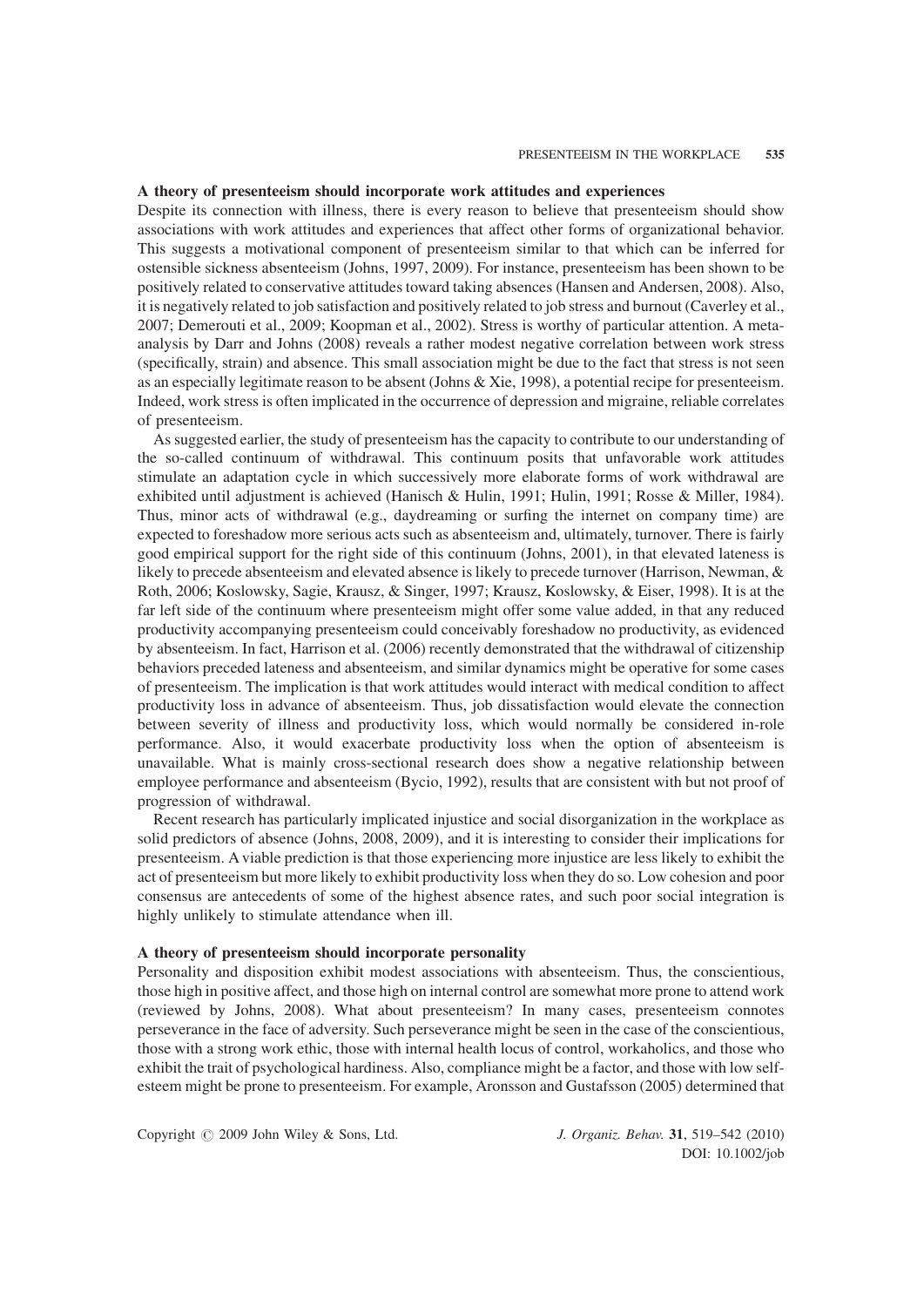those who found it difficult to say no to others (''individual boundarylessness'') were prone to attend while ill. In fact, in the context of illness, such traits might account for more variance in presenteeism than in absenteeism, since illness might supply trait-related cues for these traits (Tett & Burnett, 2003). However, some fine points might be at work here. For example, conscientious people might be inclined to attend while ill but admit that their productivity suffers. Workaholics might also be inclined to attend but deny productivity loss.

Incorporating both personality and work attitudes into the study of presenteeism allows for the consideration of ''good presenteeism'' by those who are conscientious or satisfied with their jobs. Virtually 100 per cent of the medical and organizational literature treats the phenomenon negatively, either with regard to the organization or the employee. However, attending work while experiencing minor discomfort, even with reduced productivity, may be beneficial to both the employee and the employer compared to going absent.

### A theory of presenteeism should attend to its social dynamics

Like much medical research, the health-related research on presenteeism risks undue emphasis on individual sickness. The history of absenteeism research suggests this is a bad idea, as real value-added has been gleaned from recognizing the behavior's social manifestations (Johns, 1997, 2001, 2002, 2003, 2008). Thus, the preliminary work on presenteeism cultures (Dew et al., 2005; Simpson, 1998) is to be commended and extended. Particularly interesting is the Dew et al. finding that rather different collective motives can underpin presenteeism.

One aspect of social dynamics that merits particular attention is gender, treated as a social category (cf. Simpson, 1998). There is a massive amount of evidence that, at least in western societies, women are absent more than men, and conventional explanations do not find strong research support (Patton  $\&$ Johns, 2007). However, in a study analyzing over 100 years of absenteeism coverage in the New York Times, Patton and Johns (2007) concluded that there is a generalized *social expectation* that women will be absent more, based on gender stereotypes. Does this provide women with more perceived freedom to take time off when ill and thus engage in less presenteeism, an idea that would follow from women's established tendencies to engage in more health promotive behavior (e.g., Rodin & Ickovics, 1990)? Indeed, Simpson (1998) equates the act of presenteeism with ''face time'' and sees it as a typically male behavior. However, Lovell (2004) argues that a lack of paid sick leave contributes to presenteeism, and that women are less likely to receive paid leave. Also, depression and migraine are among the medical conditions associated most strongly with both absenteeism and presenteeism, and women are more inclined toward both illnesses than men (e.g., Burton et al., 2002). This scenario has women more inclined toward both work behaviors than their male counterparts, and there is some tentative evidence for this. Aronsson and Gustafsson (2005) found that women were somewhat more inclined than men to report attending while ill, and women were greatly overrepresented in occupations with the very highest presenteeism. Voss, Floderus, and Diderichsen (2004) determined that 37 per cent of women versus 56 per cent of men reported engaging in presenteeism. Burton et al. (2004) reported more productivity deficits for women on all WLQ subscales. Bramley, Lerner, and Sarnes (2002) presented data suggesting that women suffering from common colds were more inclined to miss hours due to absence and men due to presenteeism. Boles et al. (2004) found that women suffered considerably more productivity loss due to both absence and presence than men. More systematic research is needed on this subject, which has not been of central interest in the cited literature.

As suggested in Figure 1 (''other-attributions''), another aspect of social dynamics that bears scrutiny is the reaction of colleagues and clients to the act of presenteeism, both as encouragers and discouragers. As noted earlier, interdependent work designs (e.g., teamwork) and vulnerable clients might encourage presenteeism. Conversely, the popular press contains many stories in which employees bemoan the attendance of obviously contagious fellow workers. Serious research on such

Copyright  $\odot$  2009 John Wiley & Sons, Ltd. J. Organiz. Behav. 31, 519–542 (2010)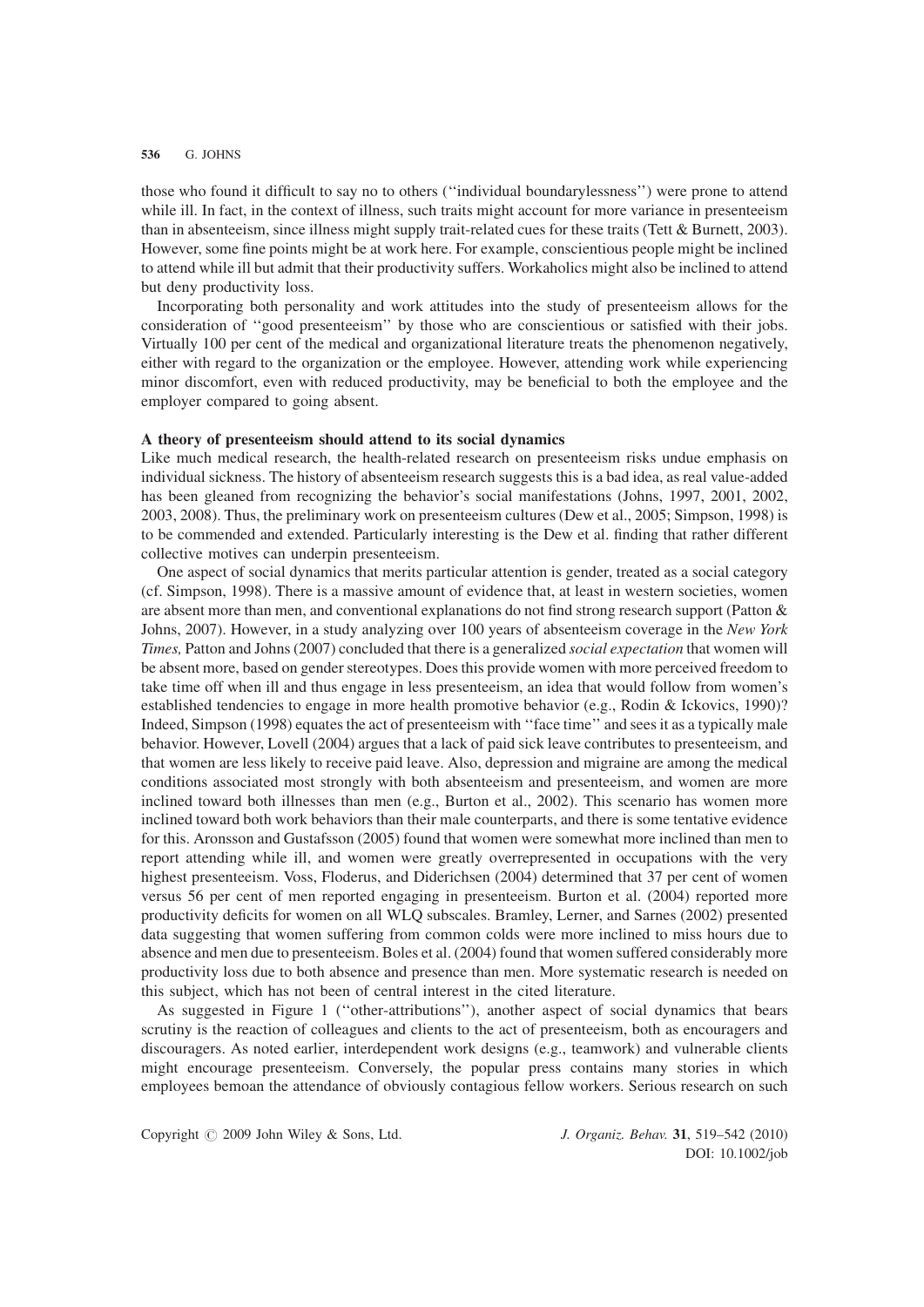matters would be welcome. The social consequences of accompanying productivity loss also deserve attention. Are co-workers and superiors aware of the connection between a person's medical condition and his or her productivity? Are accommodations ever made, such as in job design or adjusted performance appraisals?

## Concluding Comment

Hemp's 2004 article in the influential Harvard Business Review, meant to introduce executives to the costs of presenteeism, signaled the arrival of the subject in corporate America. This attention is welcome, but the presenteeism phenomenon is too interesting and too important for theoretical and practical reasons to be left in the sole hands of medical researchers and health care consultants. Organizational scholars have the conceptual and methodological skills necessary to make important contributions in this area grounded in a firm understanding of how people interact with organizations. Now is the time to apply these skills.

## Acknowledgements

Thanks to Eric Patton for excellent research assistance. Preparation of this article was supported by grants 410-2003-0630, 410-2003-1014, and especially 410-2006-1929 from the Social Sciences and Humanities Research Council of Canada.

## Author biographies

Gary Johns holds the Concordia University Research Chair in Management in the John Molson School of Business, Concordia University, Montreal, Canada. He has research interests in presenteeism, absenteeism, job design, personality, research methods, and the impact of context on organizational behavior.

## References

Adelman, J. U., Sharfman, M., Johnson, R., Miller, D., Clements, B., Pait, D. G., et al. (1996). Impact of oral sumatriptan on workplace productivity, health-related quality of life, health care use, and patient satisfaction with medication in nurses with migraine. American Journal of Managed Care, 10, 1407-1416.

Allen, H., Hubbard, D., & Sullivan, S. (2005). The burden of pain on employee health and productivity at a major provider of business services. Journal of Occupational and Environmental Medicine, 47, 658–670.

Amick, B. C., III, Lerner, D., Rogers, W. H., Rooney, T., & Katz, J. N. (2000). A review of health-related work outcome measures and their uses, and recommended measures. Spine, 25, 3152–3160.

Copyright © 2009 John Wiley & Sons, Ltd. J. Organiz. Behav. 31, 519–542 (2010)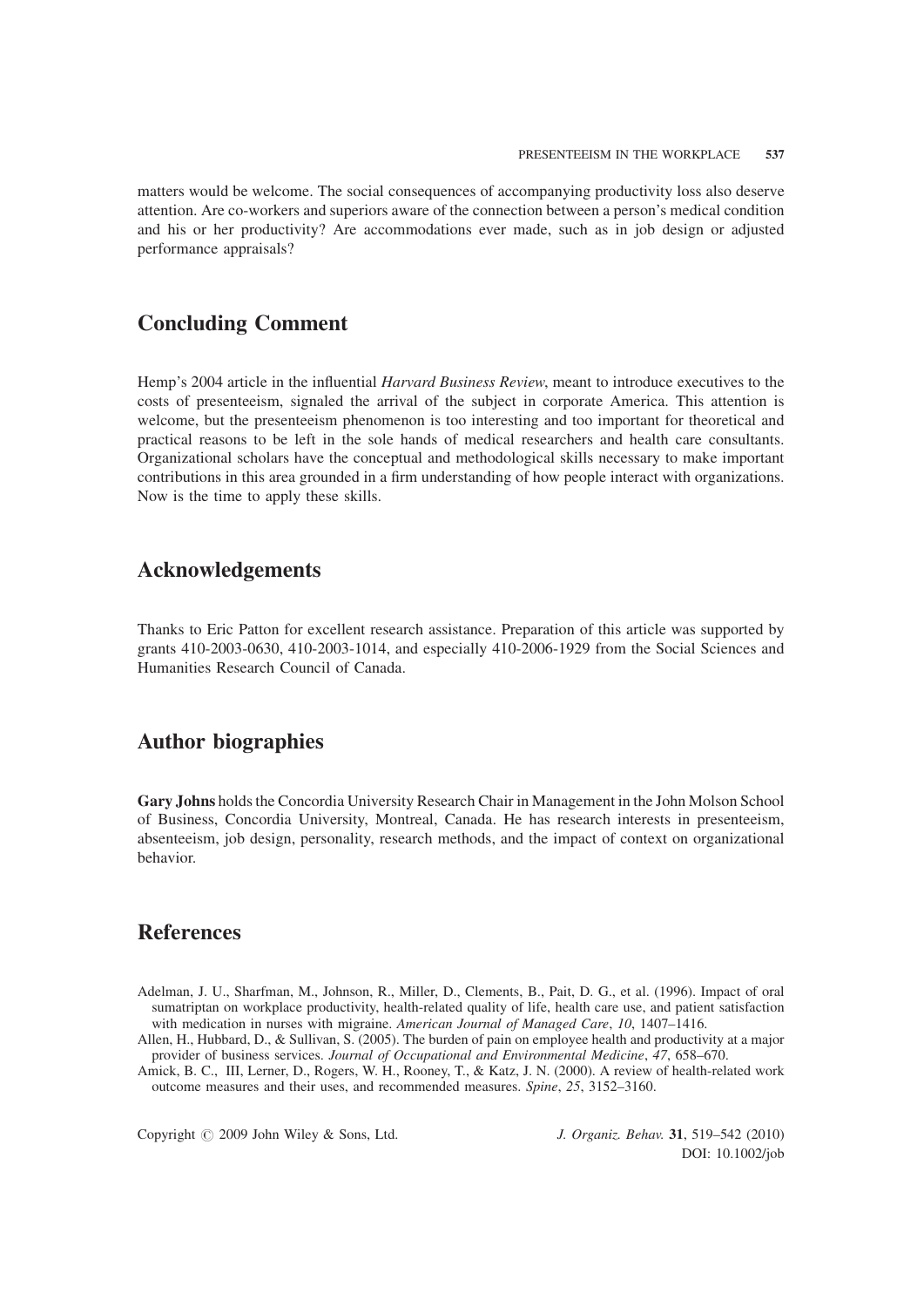- Aronsson, G., & Gustafsson, K. (2005). Sickness presenteeism: Prevalence, attendance-pressure factors, and an outline of a model for research. Journal of Occupational and Environmental Medicine, 47, 958–966.
- Aronsson, G., Gustafsson, K., & Dallner, M. (2000). Sick but yet at work. An empirical study of sickness presenteeism. Journal of Epidemiology and Community Health, 54, 502–509.
- Barker, J. R. (1993). Tightening the iron cage: Concertive control in self-managing teams. Administrative Science Quarterly, 38, 408–437.
- Benavides, F. G., Benach, J., Diez-Roux, A. V., & Roman, C. (2000). How do types of employment relate to health indicators? Findings from the second European survey on working conditions. Journal of Epidemiology and Community Health, 54, 494–501.
- Boles, M., Pelletier, B., & Lynch, W. (2004). The relationship between health risks and work productivity. Journal of Occupational and Environmental Medicine, 46, 737–745.
- Bourbonnais, R., Brisson, C., Vézina, M., Masse, B., & Blanchette, C. (2005). Psychosocial work environment and certified sick leave among nurses during organizational changes and downsizing. Relations Industrielles, 60, 483–509.
- Bramley, T. J., Lerner, D., & Sarnes, M. (2002). Productivity loss related to the common cold. Journal of Occupational and Environmental Medicine, 44, 822–829.
- Brouwer, W. B. F., Koopmanschap, M. A., & Rutten, F. F. H. (1999). Productivity losses without absence: Measurement validation and empirical evidence. Health Policy, 48, 13–27.
- Burton, W. N., Conti, D. J., Chen, C.-Y., Schultz, A. B., & Edington, D. W. (2002). The economic burden of lost productivity due to migraine headache: A specific worksite analysis. Journal of Occupational and Environmental Medicine, 44, 523–529.
- Burton, W. N., Morrison, A., & Wertheimer, A. I. (2003). Pharmaceuticals and worker productivity loss: A critical review of the literature. Journal of Occupational and Environmental Medicine, 45, 610–621.
- Burton, W. N., Pransky, G., Conti, D. J., Chen, C.-Y., & Edington, D. W. (2004). The association of medical conditions and presenteeism. Journal of Occupational and Environmental Medicine, 46, S38–S45.
- Bycio, P. (1992). Job performance and absenteeism: A review and meta-analysis. Human Relations, 45, 193–220. Canfield, G. W., & Soash, D. G. (1955). Presenteeism—A constructive view. Personnel Journal, 34, 94–97.

Caverley, N., Cunningham, J. B., & MacGregor, J. N. (2007). Sickness presenteeism, sickness absenteeism, and health following restructuring in a public service organization. Journal of Management Studies, 44, 304–319.

Chadwick-Jones, J. K., Nicholson, N., & Brown, C. (1982). Social psychology of absenteeism. New York: Praeger. Chatterji, M., & Tilley, C. J. (2002). Sickness, absenteeism, presenteeism, and sick pay. Oxford Economic Papers, 54, 669–687.

- Collins, J. J., Baase, C. M., Sharda, C. E., Ozminkowski, R. J., Nicholson, S., Billotti, G. M., et al. (2005). The assessment of chronic health conditions on work performance, absence, and total economic impact for employers. Journal of Occupational and Environmental Medicine, 47, 547–557.
- Conti, D. J., & Burton, W. N. (1994). The economic impact of depression in the workplace. Journal of Occupational Medicine, 36, 983–988.
- Côté, D., & Haccoun, R. R. (1991). L'absentéisme des femmes et des hommes: Une méta-analyse. Canadian Journal of Administrative Sciences, 8, 130–139.
- Darr, W., & Johns, G. (2008). Work strain, health, and absenteeism: A meta-analysis. Journal of Occupational Health Psychology, 13, 293–318.

Davis-Blake, A., Broschak, J. P., & George, E. (2003). Happy together? How using nonstandard workers affects exit, voice, and loyalty among standard employees. Academy of Management Journal, 46, 475–485.

- Demerouti, E., Le Blanc, P. M., Bakker, A. B., Schaufeli, W. B., & Hox, J. (2009). Present but sick: A three-wave study on job demands, presenteeism and burnout. Career Development International, 14, 50–68.
- Dew, K., Keefe, V., & Small, K. (2005). 'Choosing' to work when sick: Workplace presenteeism. Social Science & Medicine, 60, 2273–2282.
- Ettner, S. L., & Grzywacz, J. G. (2001). Workers' perceptions of how jobs affect health: A social ecological perspective. Journal of Occupational Health Psychology, 6, 101–113.

Evans, C. J. (2004). Health and work productivity assessment: State of the art or state of flux? Journal of Occupational and Environmental Medicine, 46, S3–S11.

- Firns, I., Travaglione, A., & O'Neill, G. (2006). Absenteeism in times of rapid organizational change. Strategic Change, 15, 113–128.
- Fleten, N., Johnsen, R., & Førde, O. H. (2004). Length of sick leave—Why not ask the sick-listed? Sick-listed individuals predict their length of sick leave more accurately than professionals. BMC Public Health, 4, 46.

George, E. (2003). External solutions to internal problems: The effects of employment externalization on internal workers' attitudes. Organization Science, 14, 386–402.

Copyright  $\odot$  2009 John Wiley & Sons, Ltd. J. Organiz. Behav. 31, 519–542 (2010)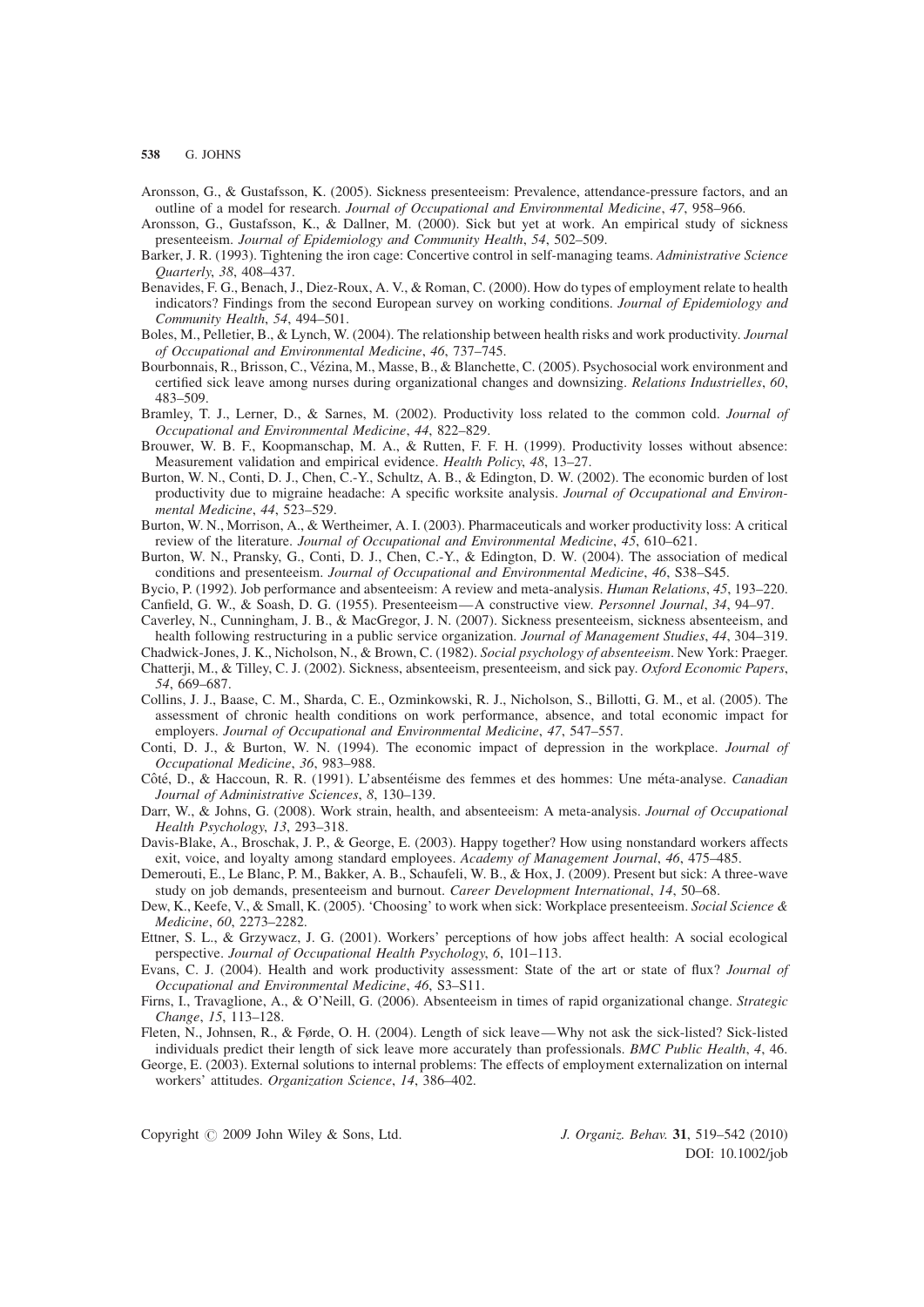- Gimeno, D., Benavides, F. G., Amick, B. C., III, Benach, J., & Martinez, J. M. (2004). Psychosocial factors and work related sickness absence among permanent and non-permanent employees. Journal of Epidemiology and Community Health, 58, 870–876.
- Goetzel, R. Z., Long, S. R., Ozminkowski, R. J., Hawkins, K., Wang, S., & Lynch, W. (2004). Health, absence, disability, and presenteeism cost estimates of certain physical and mental health conditions affecting U.S. employees. Journal of Occupational and Environmental Medicine, 46, 398–412.
- Grinyer, A., & Singleton, V. (2000). Sickness absence as risk-taking behaviour: A study of organizational and cultural factors in the public sector. Health, Risk & Society, 2, 7–21.
- Hackett, R. D., & Bycio, P. (1996). An evaluation of employee absenteeism as a coping mechanism among hospital nurses. Journal of Occupational and Organizational Psychology, 69, 327–338.
- Hackett, R. D., Bycio, P., & Guion, R. M. (1989). Absenteeism among nurses: An idiographic-longitudinal analysis. Academy of Management Journal, 32, 424–453.
- Hanisch, K. A., & Hulin, C. L. (1991). General attitudes and organizational withdrawal: An evaluation of a causal model. Journal of Vocational Behavior, 39, 110–128.
- Hansen, C. D., & Andersen, J. H. (2008). Going ill to work—What personal circumstances, attitudes and workrelated factors are associated with sickness presenteeism? Social Science & Medicine, 67, 956–964.
- Harrison, D. A., & Martocchio, J. J. (1998). A time for absenteeism: A 20-year review of origins, offshoots, and outcomes. Journal of Management, 24, 305–350.
- Harrison, D. A., Newman, D. A., & Roth, P. L. (2006). How important are job attitudes? Meta-analytic comparisons of integrative behavioral outcomes and time sequences. Academy of Management Journal, 49, 305–325.
- Harvey, J., & Nicholson, N. (1999). Minor illness as a legitimate reason for absence. Journal of Organizational Behavior, 20, 979–993.
- Hemp, P. (2004, October). Presenteeism: At work—But out of it. Harvard Business Review, 82, 49–58.
- Hulin, C. (1991). Adaptation, persistence, and commitment in organizations. In M. D. Dunnette, & L. M. Hough (Eds.), Handbook of industrial and organizational psychology (2nd ed., Vol. 2, pp. 445–505). Palo Alto, CA: Consulting Psychologists Press.
- Hummer, J., Sherman, B., & Quinn, N. (2002). Present and unaccounted for. Occupational Heath & Safety, 71, 40– 44, 100.
- Johansson, G., & Lundberg, I. (2004). Adjustment latitude and attendance requirements as determinants of sickness absence or attendance. Empirical tests of the illness flexibility model. Social Science & Medicine, 58, 1857–1868.
- Johns, G. (1991). Substantive and methodological constraints on behavior and attitudes in organizational research. Organizational Behavior and Human Decision Processes, 49, 80–104.
- Johns, G. (1994). How often were you absent? A review of the use of self-reported absence data. *Journal of Applied* Psychology, 79, 574–591.
- Johns, G. (1997). Contemporary research on absence from work: Correlates, causes, and consequences. International Review of Industrial and Organizational Psychology, 12, 115–174.
- Johns, G. (1999). A multi-level theory of self-serving behavior in and by organizations. Research in Organizational Behavior, 21, 1–38.
- Johns, G. (2001). The psychology of lateness, absenteeism, and turnover. In N. Anderson, D. S. Ones, H. K. Sinangil, & C. Viswesvaran (Eds.), Handbook of industrial, work & organizational psychology (Vol. 2, pp. 232– 252). London: Sage.
- Johns, G. (2002). Absenteeism and mental health. In J. C. Thomas, & M. Hersen (Eds.), Handbook of mental health in the workplace (pp. 437–455). Thousand Oaks, CA: Sage.
- Johns, G. (2003). How methodological diversity has improved our understanding of absenteeism from work. Human Resource Management Review, 13, 157–184.
- Johns, G. (2006). The essential impact of context on organizational behavior. Academy of Management Review, 31, 386–408.
- Johns, G. (2008). Absenteeism and presenteeism: Not at work or not working well. In C. L. Cooper, & J. Barling (Eds.), The Sage handbook of organizational behavior (Vol. 1, pp. 160–177). London: Sage.
- Johns, G. (2009). Absenteeism or presenteeism? Attendance dynamics and employee well-being. In S. Cartwright, & C. L. Cooper (Eds.), The Oxford handbook of organizational well-being (pp. 7–30). Oxford: Oxford University Press.
- Johns, G., & Nicholson, N. (1982). The meanings of absence: New strategies for theory and research. Research in Organizational Behavior, 4, 127–172.

Copyright  $\odot$  2009 John Wiley & Sons, Ltd. J. Organiz. Behav. 31, 519–542 (2010)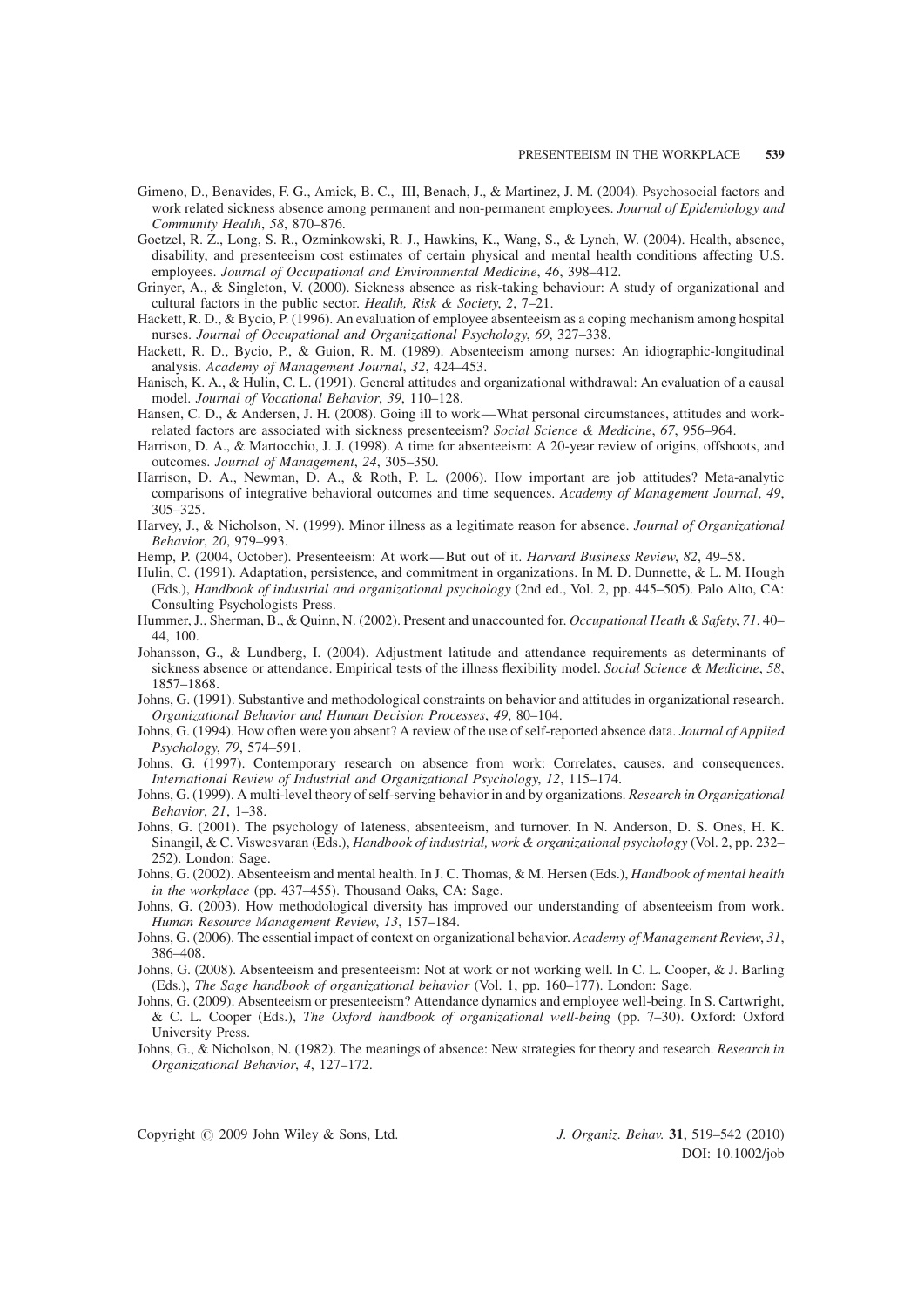- Johns, G., & Xie, J. L. (1998). Perceptions of absence from work: People's Republic of China versus Canada. Journal of Applied Psychology, 83, 515–530.
- Johnson, S. K. (2008). Medically unexplained illness: Gender and biopsychosocial implications. Washington, DC: American Psychological Association.
- Kaiser, C. P. (1998). What do we know about employee absence behavior? An interdisciplinary interpretation. Journal of Socio-Economics, 27, 79–96.
- Kammeyer-Mueller, J., Liao, H., & Arvey, R. D. (2001). Downsizing and organizational performance: A review of the literature from a stakeholder perspective. Research in Personnel and Human Resources Management, 20, 269–329.
- Kaplan, G., & Baron-Epel, O. (2003). What lies behind the subjective evaluation of health status? Social Science & Medicine, 56, 1669–1676.
- Kessler, R. C., Ames, M., Hymel, P. A., Loeppke, R., McKenas, D. K., Richling, D. E., et al. (2004). Using the World Health Organization Health and Work Performance Questionnaire (HPQ) to evaluate the indirect workplace costs of illness. Journal of Occupational and Environmental Medicine, 46, S23–S37.
- Kivimäki, M., Head, J., Ferrie, J. E., Hemingway, H., Shipley, M. J., Vahtera, J., et al. (2005). Working while ill as a risk factor for serious coronary events: The Whitehall II study. American Journal of Public Health, 95, 98-102.
- Kivimäki, M., Vahtera, J., Griffiths, A., Cox, T., & Thomson, L. (2001). Sickness absence and organizational downsizing. In R. D. Burke, & C. L. Cooper (Eds.), The organization in crisis: Downsizing, restructuring, and privatization (pp. 78–94). Oxford: Blackwell.
- Kivimäki, M., Vahtera, J., Pentti, J., & Ferrie, J. E. (2000). Factors underlying the effect of organizational downsizing on health of employees: Longitudinal cohort study. British Medical Journal, 320, 971–975.
- Kivimäki, M., Vahtera, J., Thomson, L., Griffiths, A., Cox, T., & Pentti, J. (1997). Psychosocial factors predicting employee sickness absence during economic decline. Journal of Applied Psychology, 82, 858–872.
- Koopman, C., Pelletier, K. R., Murray, J. F., Sharda, C. E., Berger, M. L., Turpin, R. S., et al. (2002). Stanford Presenteeism Scale: Health status and employee productivity. Journal of Epidemiology and Community Health, 44, 14–20.
- Koopmanschap, M., Burdorf, A., Jacob, K., Meerding, W. J., Brouwer, W., & Severens, H. (2005). Measuring productivity changes in economic evaluation. Pharmacoeconomics, 23, 47–54.
- Koslowsky, M., Sagie, A., Krausz, M., & Singer, A. D. (1997). Correlates of employee lateness: Some theoretical considerations. Journal of Applied Psychology, 82, 79–88.
- Krausz, M., Koslowsky, M., & Eiser, A. (1998). Distal and proximal influences on turnover intentions and satisfaction: Support for a withdrawal progression theory. Journal of Vocational Behavior, 13, 59–71.
- Lerner, D., Adler, D. A., Chang, H., Lapitsky, L., Hood, M. Y., Perissinotto, C., et al. (2004). Unemployment, job retention, and productivity loss among employees with depression. Psychiatric Services, 55, 1371–1378.
- Lerner, D., Amick, B. C., Rogers, W. H., Malspeis, S., Bungay, K., & Cynn, D. (2001). The work limitations questionnaire. Medical Care, 39, 72–85.
- Levine, S., & Kozloff, M. A. (1978). The sick role: Assessment and overview. Annual Review of Sociology, 4, 317– 343.
- Lofland, J. H., Pizzi, L., & Frick, K. D. (2004). A review of health-related workplace productivity loss instruments. Pharmacoeconomics, 22, 165–184.
- Lovell, V. (2004). No time to be sick: Why everyone suffers when workers don't have paid sick leave. Washington, DC: Institute for Women's Policy Research.
- McKevitt, C., Morgan, M., Dundas, R., & Holland, W. W. (1997). Sickness absence and 'working through' illness: A comparison of two professional groups. Journal of Public Health Medicine, 19, 295–300.
- Meerding, W. J., IJzelenberg, W., Koopmanschap, M. A., Severens, J. L., & Burdorf, A. (2005). Health problems lead to considerable productivity loss at work among workers with high physical load jobs. Journal of Clinical Epidemiology, 58, 517–523.
- Munir, F., Leka, S., & Griffeths, A. (2005). Dealing with self-management of chronic illness at work: Predictors for self-disclosure. Social Science & Medicine, 60, 1397–1407.
- Munir, F., Yarker, J., Haslam, C., Long, H., Leka, S., Griffeths, A., et al. (2007). Work factors related to psychological and health-related distress among employees with chronic illnesses. Journal of Occupational Rehabilitation, 17, 259–277.
- Murphy, K. R., & Cleveland, J. N. (1995). Understanding performance appraisal: Social, organizational, and goal-based perspectives. Thousand Oaks, CA: Sage.
- Nebenzahl, D. (2004). Calling in sick is good for business. The Gazette (Montreal) (3 May 2004), p. B1.
- Nicholson, N. (1977). Absence behaviour and attendance motivation: A conceptual synthesis. Journal of Management Studies, 14, 231–252.

Copyright  $\odot$  2009 John Wiley & Sons, Ltd. J. Organiz. Behav. 31, 519–542 (2010)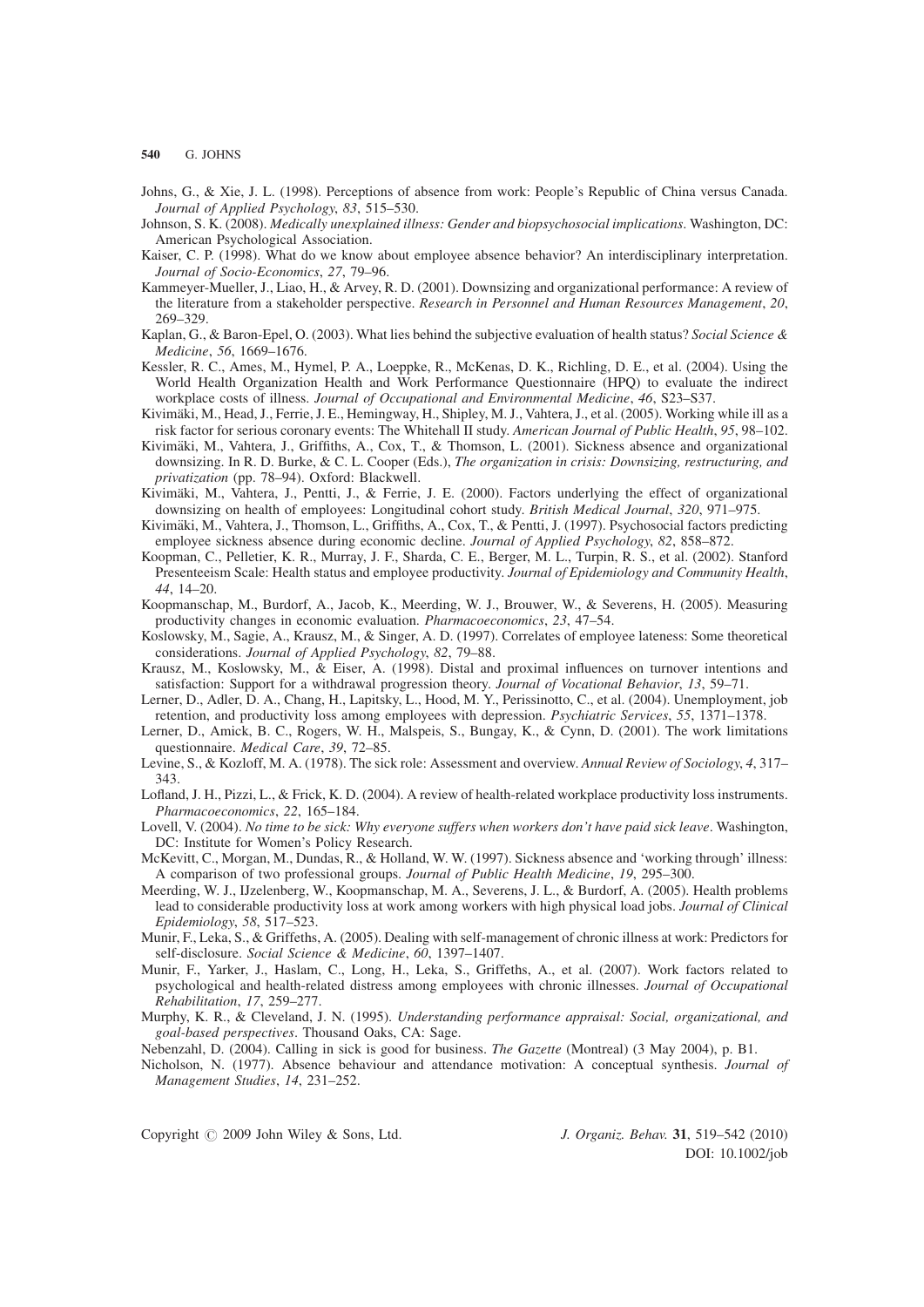- Nicholson, N., & Johns, G. (1985). The absence culture and the psychological contract—Who's in control of absence? Academy of Management Review, 10, 397–407.
- Organ, D. W. (1988). Organizational citizenship behavior: The good soldier syndrome. Lexington, MA: Lexington.
- Owens, A. M. (2003). Disease is making a virtue of absenteeism. National Post (22 April 2003). pp. A1, A5.
- Ozminkowski, R. J., Goetzel, R. Z., Chang, S., & Long, S. (2004). The application of two health and productivity instruments at a large employer. Journal of Occupational and Environmental Medicine, 46, 635–648.
- Patton, E., & Johns, G. (2007). Women's absenteeism in the popular press: Evidence for a gender-specific absence culture. Human Relations, 70, 1579–1612.
- Podsakoff, P. M., MacKenzie, S. B., Lee, J.-Y., & Podsakoff, N. P. (2003). Common method biases in behavioral research: A critical review of the literature and recommended remedies. Journal of Applied Psychology, 88, 879–903.
- Prasad, M., Wahlqvist, P., Shikiar, R., & Shih, Y.-C. T. (2004). A review of self-report instruments measuring health-related work productivity: A patient-reported outcomes perspective. Pharmacoeconomics, 22, 225–244.
- Probst, T. M. (2003). Development and validation of the Job Security Index and the Job Security Satisfaction Scale: A classical test theory and IRT approach. Journal of Occupational and Organizational Psychology, 76, 451–467. Rentsch, J. R., & Steel, R. P. (2003). What does unit-level absence mean? Issues for future unit-level absence
- research. Human Resource Management Review, 13, 185–202.
- Rodin, J., & Ickovics, J. R. (1990). Women's health: Review and research agenda as we approach the  $21<sup>st</sup>$  century. American Psychologist, 45, 1018–1034.
- Rosse, J. G., & Miller, H. E. (1984). Relationship between absenteeism and other employee behaviors. In P. S. Goodman, & R. S. Atkin (Eds.), Absenteeism: New approaches to understanding, measuring, and managing employee absence (pp. 194–228). San Francisco: Jossey-Bass.
- Sanderson, K., Tilse, E., Nicholson, J., Oldenburg, B., & Graves, N. (2007). Which presenteeism measures are more sensitive to depression and anxiety? Journal of Affective Disorders, 101, 65–74.
- Schultz, A. B., & Edington, D. W. (2007). Employee health and presenteeism: A systematic review. Journal of Occupational Rehabilitation, 17, 547–579.
- Schwarz, N. (1999). Self-reports: How the questions shape the answers. American Psychologist, 54, 93–105.
- Sheridan, A. (2004). Chronic presenteeism: The multiple dimensions to men's absence from part-time work. Gender, Work and Organization, 11, 207–225.
- Simpson, R. (1998). Presenteeism, power and organizational change: Long hours as a career barrier and the impact on the working lives of women managers. British Journal of Management, 9, S37–S50.
- Smith, D. J. (1970). Absenteeism and presenteeism in industry. Archives of Environmental Health, 21, 670–677. Smulders, P. G. W., & Nijhuis, F. N. J. (1999). The job demands-control model and absence behaviour: Results of a
- 3-year longitudinal study. Work & Stress, 13, 115–131. Stansfeld, S., Head, J., & Ferrie, J. (1999). Short-term disability, sickness absence, and social gradients in the
- Whitehall II study. International Journal of Law and Psychiatry, 22, 425–439. Stolz, R. L. (1993). Reducing turnover through incentive programs. Cornell Hotel and Restaurant Administration
- Quarterly, 34, 79.
- Tett, R. P., & Burnett, D. D. (2003). A personality trait-based interactionist model of job performance. Journal of Applied Psychology, 88, 500–517.
- Thorsteinson, T. J. (2003). Job attitudes of part-time versus full-time workers: A meta-analytic review. Journal of Occupational and Organizational Psychology, 76, 151–177.
- Turpin, R. S., Ozminkowski, R. J., Sharda, C. E., Collins, J. J., Berger, M. L., Billotti, G. M., et al. (2004). Reliability and validity of the Stanford Presenteeism Scale. Journal of Occupational and Environmental Medicine, 46, 1123–1133.
- Vahtera, J., Kivimaki, M., & Pentti, J. (1997). Effect of organisational downsizing on health of employees. Lancet, 350, 1124–1128.
- Vahtera, J., Kivimaki, M., Pentti, J., Linna, A., Virtanen, M., Virtanen, P., et al. (2004). Organisational downsizing, sickness absence, and mortality: 10-town prospective cohort study. British Medical Journal, 328, 555.
- Van Goor, H., & Verhage, A. L. (1999). Nonresponse and recall errors in a study of absence because of illness: An analysis of their effects on distributions and relationships. Quality & Quantity, 33, 411–428.
- Van Maanen, J., & Barley, S. R. (1984). Occupational communities: Culture and control in organizations. Research in Organizational Behavior, 6, 287–365.
- Vingård, E., Alexanderson, K., & Norlund, A. (2004). Sickness presence. Scandinavian Journal of Public Health, 32, 216–221.

Copyright  $\odot$  2009 John Wiley & Sons, Ltd. J. Organiz. Behav. 31, 519–542 (2010)